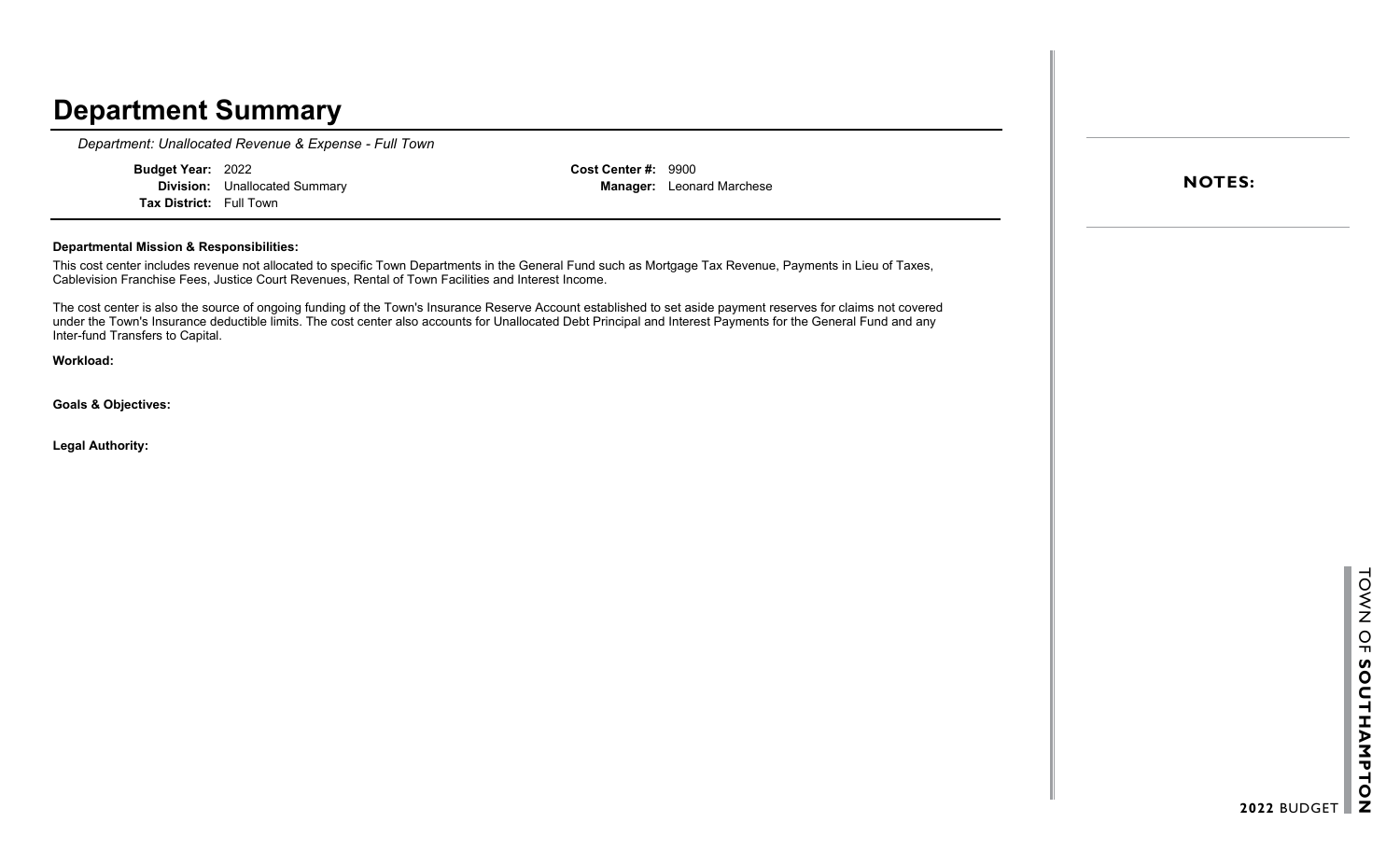Unallocated Revenue & Expense - Full Town - 9900 2022 Adopted Budget

| Account |                                          | 2020<br>Adopted | 2020          | 2021<br>Adopted | 2021<br>Amended | 2021<br>Dec YTD | 2022<br>Requested | 2022<br>Tentative | 2022<br>Preliminary | 2022<br>Adopted | 2022<br>Adopted<br>/2021<br>Amended | 2022<br><b>Adopted</b><br>/2021<br>Amended | 2023<br>Requested | 2023<br><b>Tentative</b> | 2023<br>Preliminary | 2023<br>Adopted |
|---------|------------------------------------------|-----------------|---------------|-----------------|-----------------|-----------------|-------------------|-------------------|---------------------|-----------------|-------------------------------------|--------------------------------------------|-------------------|--------------------------|---------------------|-----------------|
| Code    | Description                              | <b>Budget</b>   | Actual        | <b>Budget</b>   | <b>Budget</b>   | Actual          | <b>Budget</b>     | <b>Budget</b>     | <b>Budget</b>       | <b>Budget</b>   | Difference % of Change              |                                            | <b>Budget</b>     | <b>Budget</b>            | <b>Budget</b>       | <b>Budget</b>   |
|         | <b>Real Property Taxes:</b>              |                 |               |                 |                 |                 |                   |                   |                     |                 |                                     |                                            |                   |                          |                     |                 |
| 1001    | <b>Property Taxes</b>                    | (4.713.179)     | (4,496,525)   | (5,259,604)     | (4,997,418)     | (4,947,588)     | (4,724,402)       | (6,386,402)       | (6,386,402)         | (6,386,402)     | (1,388,984)                         | 27.79%                                     | (5,705,048)       | (5,260,048)              | (5,260,048)         | (5, 260, 048)   |
|         | <b>Total Real Property Taxes</b>         | (4, 713, 179)   | (4, 496, 525) | (5,259,604)     | (4,997,418)     | (4,947,588)     | (4,724,402)       | (6,386,402)       | (6,386,402)         | (6,386,402)     | (1,388,984)                         | 27.79%                                     | (5,705,048)       | (5,260,048)              | (5,260,048)         | (5,260,048)     |
|         | <b>Other Revenue:</b>                    |                 |               |                 |                 |                 |                   |                   |                     |                 |                                     |                                            |                   |                          |                     |                 |
| 1080    | <b>Federal Payments I</b>                | 25,000          | 19.371        | 25.000          | 25.000          | 18,205          | 25,000            | 25,000            | 25.000              | 25,000          | $\overline{0}$                      | 0.00%                                      | 25.000            | 25.000                   | 25.000              | 25.000          |
| 1081    | Other Payments In Lieu Of Taxes          | 75,000          | 83,637        | 75,000          | 75,000          | 85,568          | 85,000            | 85,000            | 85,000              | 85,000          | 10,000                              | 13.33%                                     | 85,000            | 85,000                   | 85,000              | 85,000          |
| 1090    | Interest & Penalties - Real Prop Taxes   | 150,000         | 188,967       | 150,000         | 150,000         | 178,993         | 150,000           | 200,000           | 200,000             | 200,000         | 50,000                              | 33.33%                                     | 150,000           | 150,000                  | 150,000             | 150,000         |
| 1170    | <b>Cablevision Fees</b>                  | $\Omega$        | $\Omega$      | $\Omega$        | $\mathbf 0$     | 7,221           | $\Omega$          | $\Omega$          | $\Omega$            | $\overline{0}$  | $\overline{0}$                      | 0.00%                                      | $\Omega$          | $\Omega$                 | $\mathbf 0$         | $\Omega$        |
| 1201    | <b>Interest And Earnings</b>             | 600,000         | 225,997       | 420,000         | 420,000         | 74,186          | 220,000           | 220,000           | 220,000             | 220,000         | (200,000)                           | (47.62%)                                   | 180,000           | 180,000                  | 180,000             | 180,000         |
| 2011    | Rentals                                  | 51,530          | 49,088        | 51.530          | 51,530          | 48,873          | 51,530            | 51,530            | 51,530              | 51,530          | $\Omega$                            | 0.00%                                      | 51,530            | 51.530                   | 51,530              | 51,530          |
| 2210    | Intergovernmental Revenue                | 82,502          | 82,502        | 112,188         | 112,188         | 38,844          | 138,380           | 138,380           | 138,380             | 138,380         | 26,192                              | 23.35%                                     | 90,538            | 90,538                   | 90,538              | 90,538          |
| 2610    | Justice Court Fines and Fees             | 1,079,928       | 803,535       | 1,076,000       | 1,076,000       | 525,219         | 1,067,000         | 1,067,000         | 1,067,000           | 1,067,000       | (9,000)                             | $(0.84\%)$                                 | 1,067,000         | 1,067,000                | 1,067,000           | 1,067,000       |
| 2680    | Insurance Recoveries                     | 15,000          | $\Omega$      | 15,000          | 15,000          | $\Omega$        | 15,000            | 15,000            | 15,000              | 15,000          | $\Omega$                            | 0.00%                                      | 15,000            | 15,000                   | 15,000              | 15,000          |
| 2701    | Miscellaneous Tax Receipts               | 140,000         | 16,558        | 140,000         | 140,000         | 71,398          | 140,000           | 140,000           | 140,000             | 140,000         | $\overline{0}$                      | 0.00%                                      | 140,000           | 140,000                  | 140,000             | 140,000         |
| 2710    | Premium on Obligations                   | $\Omega$        | 471.833       | $\Omega$        | 55,232          | 454,476         | $\Omega$          | $\Omega$          | $\Omega$            | $\Omega$        | (55, 232)                           | $(100.00\%)$                               | $\Omega$          | $\Omega$                 | $\mathbf 0$         | $\Omega$        |
| 2750    | AIM - Related Payments                   | $\Omega$        | 184,491       | $\Omega$        | $\Omega$        | $\Omega$        | 184,491           | 184,491           | 184,491             | 184,491         | 184,491                             | 100.00%                                    | 184,491           | 184,491                  | 184,491             | 184,491         |
| 2770    | Miscellaneous                            | 100,000         | 129,473       | 100,000         | 100,000         | 7,110           | 100,000           | 100,000           | 100,000             | 100,000         | $\Omega$                            | 0.00%                                      | 100,000           | 100,000                  | 100,000             | 100,000         |
| 3001    | State Aid - Revenue Sharing              | 190,000         | $\Omega$      | 190,000         | 190,000         | $\Omega$        | $\Omega$          | $\Omega$          | $\Omega$            | $\overline{0}$  | (190,000)                           | $(100.00\%)$                               | 190,000           | 190,000                  | 190,000             | 190,000         |
| 3005    | State Aid - Mortgage Tax                 | 8,100,000       | 9,724,863     | 8,300,000       | 9,200,000       | 12,059,788      | 8,500,000         | 9,500,000         | 9,500,000           | 9,500,000       | 300,000                             | 3.26%                                      | 8,500,000         | 8,000,000                | 8,000,000           | 8,000,000       |
| 3089    | Unallocated - State Aid, Other           | $\mathbf 0$     | 7,066         | $\Omega$        | $\Omega$        | $\Omega$        | $\Omega$          | $\Omega$          | $\Omega$            | $\overline{0}$  | $\Omega$                            | 0.00%                                      | $\Omega$          | $\Omega$                 | $\mathbf 0$         |                 |
| 4089    | Federal Aid                              | $\Omega$        | $\Omega$      | $\Omega$        | 632,109         | 632,109         | $\Omega$          | 500,000           | 500,000             | 500,000         | (132, 109)                          | $(20.90\%)$                                | $\Omega$          | $\mathbf 0$              | $\mathbf 0$         |                 |
| 5031    | Interfund Transfer - Revenue             | 346.000         | 471.345       | 325,000         | 327,369         | 425,114         | 150,000           | 225.000           | 225.000             | 225.000         | (102, 369)                          | (31.27%)                                   | 125,000           | 125,000                  | 125,000             | 125,000         |
| 5791    | Proceeds of Refunding Bonds              | $\Omega$        | $\Omega$      | $\Omega$        | $\Omega$        | 4,565,000       | $\Omega$          | $\Omega$          | $\Omega$            | $\Omega$        | $\Omega$                            | 0.00%                                      | $\Omega$          | $\Omega$                 | $\mathbf 0$         | $\Omega$        |
|         | <b>Total Other Revenue</b>               | 10,954,960      | 12,458,727    | 10,979,718      | 12,569,428      | 19, 192, 104    | 10,826,401        | 12,451,401        | 12,451,401          | 12,451,401      | (118, 027)                          | $(0.94\%)$                                 | 10,903,559        | 10,403,560               | 10,403,560          | 10,403,560      |
|         | <b>Total Revenue</b>                     | 6,241,781       | 7.962.202     | 5.720 114       | 7.572.010       | 14,244,516      | 6,101,999         | 6,064,999         | 6,064,999           | 6,064,999       | (1,507,011)                         | $(19.90\%)$                                | 5,198,511         | 5,143,512                | 5,143,512           | 5, 143, 512     |
|         | Salaries:                                |                 |               |                 |                 |                 |                   |                   |                     |                 |                                     |                                            |                   |                          |                     |                 |
| 6100    | Salaries                                 | $\mathbf 0$     | $\Omega$      | $\Omega$        | $\Omega$        | 48,188          | $\Omega$          | $\Omega$          |                     | $\Omega$        | $\Omega$                            | 0.00%                                      | $\Omega$          | $\Omega$                 | $\Omega$            | $\Omega$        |
| 6102    | Severance Pay                            | $\mathbf 0$     | 247,971       | $\mathbf{0}$    | 474,424         | 474,416         | $\Omega$          | $\Omega$          | $\Omega$            | $\overline{0}$  | 474,424                             | 100.00%                                    | $\Omega$          | $\mathbf{0}$             | $\mathbf 0$         | $\Omega$        |
| 6105    | <b>Part Time Salaries</b>                | $\Omega$        | $\Omega$      | $\Omega$        | $\Omega$        | 4,831           | $\Omega$          | $\Omega$          |                     | $\Omega$        | $\Omega$                            | 0.00%                                      | $\Omega$          | $\Omega$                 | $\mathbf 0$         | $\mathbf{0}$    |
|         | <b>Total Salaries</b>                    | $\Omega$        | 247,971       | $\Omega$        | 474,424         | 527,435         | $\Omega$          | $\Omega$          | $\Omega$            | $\overline{0}$  | 474,424                             | 100.00%                                    | $\Omega$          | $\Omega$                 | $\mathbf{0}$        | $\Omega$        |
|         | <b>Employee Benefits - Current:</b>      |                 |               |                 |                 |                 |                   |                   |                     |                 |                                     |                                            |                   |                          |                     |                 |
| 6810    | <b>Employee Retirement - Active</b>      | $\Omega$        | $\Omega$      |                 | $\Omega$        | 7,011           | $\Omega$          | $\Omega$          | $\Omega$            | $\Omega$        | $\overline{0}$                      | 0.00%                                      | $\Omega$          | $\Omega$                 | $\Omega$            | $\Omega$        |
| 6830    | FICA Tax Expenditure                     | $\Omega$        | 3,899         |                 | 9,707           | 13,641          | $\Omega$          | $\Omega$          | $\Omega$            | $\Omega$        | 9,707                               | 100.00%                                    | $\Omega$          | $\Omega$                 | $\Omega$            | $\Omega$        |
| 6835    | MTA Tax                                  | $\Omega$        | $\Omega$      |                 | 573             | 739             | $\Omega$          | $\Omega$          | $\Omega$            | $\Omega$        | 573                                 | 100.00%                                    | $\Omega$          | $\Omega$                 | $\Omega$            | $\Omega$        |
| 6840    | <b>Worker's Compensation</b>             | $\Omega$        | $\Omega$      | $\Omega$        | $\mathbf 0$     | 175             | $\Omega$          | $\Omega$          | $\Omega$            | $\overline{0}$  | $\overline{0}$                      | 0.00%                                      | $\Omega$          | $\mathbf 0$              | $\Omega$            | $\Omega$        |
| 6860    | Medical Insurance - Active Employees     | 28.520          | 19.795        | 28.520          | 28.520          | 26.077          | 28,520            | 28,520            | 28,520              | 28.520          | $\Omega$                            | 0.00%                                      | 29.520            | 29.520                   | 29.520              | 29,520          |
| 6865    | Dental & Optical                         | $\mathbf{0}$    | $\Omega$      | $\Omega$        | $\Omega$        | 848             | $\Omega$          | $\Omega$          | $\Omega$            | $\Omega$        | $\Omega$                            | 0.00%                                      | $\Omega$          | $\mathbf 0$              | $\overline{0}$      | $\Omega$        |
| 6870    | NYS Unemployment Insurance               | 55,000          | 85,728        | 55,000          | 5,170           | $\Omega$        | 55,000            | 55,000            | 55,000              | 55,000          | (49, 830)                           | (963.83%)                                  | 55,000            | 55,000                   | 55,000              | 55,000          |
| 6875    | Disability                               | $\Omega$        | $\Omega$      | $\Omega$        | $\Omega$        | $\overline{A}$  | $\Omega$          | $\Omega$          | $\Omega$            | $\overline{0}$  | $\Omega$                            | 0.00%                                      | $\Omega$          | $\Omega$                 | $\Omega$            | $\Omega$        |
|         | <b>Total Employee Benefits - Current</b> | 83,520          | 109,422       | 83,520          | 43,970          | 48,494          | 83,520            | 83,520            | 83,520              | 83,520          | (39, 550)                           | (89.95%)                                   | 84,520            | 84,520                   | 84,520              | 84,520          |
|         | <b>Total Employee Costs</b>              | 83.520          | 357.393       | 83.520          | 518,394         | 575,930         | 83.520            | 83.520            | 83.520              | 83.520          | 434,874                             | 83.89%                                     | 84.520            | 84.520                   | 84.520              | 84.520          |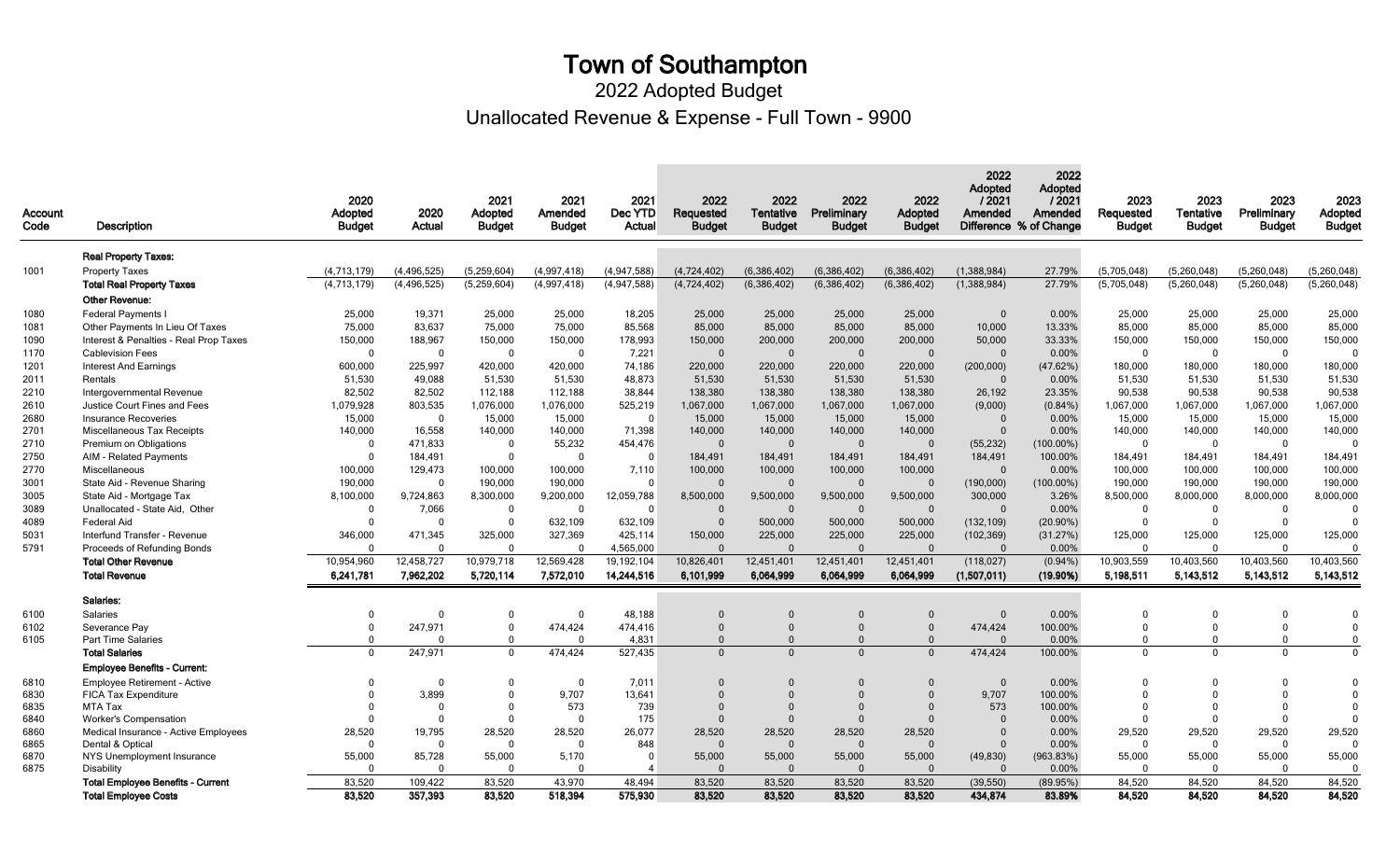### Unallocated Revenue & Expense - Full Town - 9900 2022 Adopted Budget

| Account<br>Code | <b>Description</b>                 | 2020<br>Adopted<br><b>Budget</b> | 2020<br>Actual | 2021<br>Adopted<br><b>Budget</b> | 2021<br>Amended<br><b>Budget</b> | 2021<br>Dec YTD<br>Actual | 2022<br>Requested<br><b>Budget</b> | 2022<br>Tentative<br><b>Budget</b> | 2022<br>Preliminary<br><b>Budget</b> | 2022<br><b>Adopted</b><br><b>Budget</b> | 2022<br>Adopted<br>/2021<br>Amended | 2022<br><b>Adopted</b><br>/2021<br>Amended<br>Difference % of Change | 2023<br>Requested<br><b>Budget</b> | 2023<br>Tentative<br><b>Budget</b> | 2023<br>Preliminary<br><b>Budget</b> | 2023<br>Adopted<br><b>Budget</b> |
|-----------------|------------------------------------|----------------------------------|----------------|----------------------------------|----------------------------------|---------------------------|------------------------------------|------------------------------------|--------------------------------------|-----------------------------------------|-------------------------------------|----------------------------------------------------------------------|------------------------------------|------------------------------------|--------------------------------------|----------------------------------|
|                 | Equipment:                         |                                  |                |                                  |                                  |                           |                                    |                                    |                                      |                                         |                                     |                                                                      |                                    |                                    |                                      |                                  |
| 6200            | Equipment                          | 80,000                           | 74.443         | 80,000                           | 980,000                          | 850,005                   | 80,000                             | 50,000                             | 50,000                               | 50,000                                  | 930,000                             | 94.90%                                                               | 8.000                              | 8,000                              | 8,000                                | 8,000                            |
| 6201            | Vehicles                           | 200,000                          | 172.049        | 200,000                          | 200,000                          | 116,103                   | 200,000                            | 200,000                            | 200,000                              | 200,000                                 | $\Omega$                            | 0.00%                                                                | 200,000                            | 200,000                            | 200,000                              | 200,000                          |
|                 | <b>Total Equipment</b>             | 280,000                          | 246,492        | 280,000                          | 1,180,000                        | 966,108                   | 280,000                            | 250,000                            | 250,000                              | 250,000                                 | 930,000                             | 78.81%                                                               | 208,000                            | 208,000                            | 208,000                              | 208,000                          |
|                 | Contractual:                       |                                  |                |                                  |                                  |                           |                                    |                                    |                                      |                                         |                                     |                                                                      |                                    |                                    |                                      |                                  |
| 6401            | Contracts                          | 243,135                          | 231,241        | 268.735                          | 311,537                          | 264,280                   | 236,481                            | 231,481                            | 231,481                              | 231,481                                 | 80,056                              | 25.70%                                                               | 239,800                            | 234,800                            | 234,800                              | 234,800                          |
| 6420            | Other                              | 100,000                          | 119            | 100,000                          | 335,600                          | 234,100                   | 150,000                            | 100,000                            | 100,000                              | 100,000                                 | 235,600                             | 70.20%                                                               | 150,000                            | 100,000                            | 100,000                              | 100,000                          |
| 6425            | <b>Office Supplies</b>             | 1.700                            |                | 1.700                            | 1.700                            |                           | 1,700                              | 1,700                              | 1.700                                | 1,700                                   |                                     | 0.00%                                                                | 2,000                              | 2.000                              | 2,000                                | 2,000                            |
| 6498            | Insurance-Unallocated              | 1,479,500                        | 1,291,873      | 1,542,000                        | 1,486,400                        | 1,214,188                 | 1,542,000                          | 1,592,000                          | 1,592,000                            | 1,592,000                               | (105, 600)                          | $(7.10\%)$                                                           | 1,539,000                          | 1,539,000                          | 1,539,000                            | 1,539,000                        |
|                 | <b>Total Contractual</b>           | 1,824,335                        | 1,523,232      | 1,912,435                        | 2,135,237                        | 1,712,569                 | 1,930,181                          | 1,925,181                          | 1,925,181                            | 1,925,181                               | 210,056                             | 9.84%                                                                | 1,930,800                          | 1,875,800                          | 1,875,800                            | 1,875,800                        |
|                 | <b>Debt Service:</b>               |                                  |                |                                  |                                  |                           |                                    |                                    |                                      |                                         |                                     |                                                                      |                                    |                                    |                                      |                                  |
| 6600            | Debt Service Principal Expense     | 3,648,524                        | 3,648,524      | 3,790,754                        | 3,790,754                        | 3,666,013                 | 3,938,313                          | 3,938,313                          | 3,938,313                            | 3,938,313                               | (147, 559)                          | (3.89%)                                                              | 3,229,326                          | 3,229,326                          | 3,229,326                            | 3,229,326                        |
| 6656            | Installment Debt Principal Expense | 37,411                           | 14,629         | 33,749                           | 33,749                           | 33,749                    | 34,360                             | 34,360                             | 34,360                               | 34,360                                  | (611)                               | $(1.81\%)$                                                           | 34,981                             | 34,981                             | 34,981                               | 34,981                           |
| 6700            | Debt Service Interest Expense      | 953.722                          | 833,721        | 852,380                          | 852,380                          | 702,189                   | 1,068,959                          | 1,068,959                          | 1,068,959                            | 1,068,959                               | (216, 579)                          | $(25.41\%)$                                                          | 808,453                            | 808.453                            | 808,453                              | 808,453                          |
| 6757            | Installment Debt Interest Expense  | 4.077                            | 4.077          | 3.663                            | 3.663                            | 3,662                     | 3,053                              | 3,053                              | 3,053                                | 3,053                                   | 610                                 | 16.65%                                                               | 2.431                              | 2.431                              | 2,431                                | 2,431                            |
| 6900            | Interfund Transfer Expense         |                                  | 814,816        |                                  | 1,341,474                        | 1,341,474                 | 1,917,800                          | 1,917,800                          | 1,917,800                            | 1,917,800                               | (576, 326)                          | (42.96%)                                                             |                                    |                                    |                                      |                                  |
| 6998            | Refunded Bond Escrow Agent         |                                  |                |                                  | $\Omega$                         | 4,865,961                 | $\Omega$                           |                                    |                                      |                                         |                                     | 0.00%                                                                |                                    |                                    |                                      |                                  |
|                 | <b>Total Debt Service</b>          | 4,643,734                        | 5,315,767      | 4,680,546                        | 6,022,020                        | 10,613,049                | 6,962,485                          | 6,962,485                          | 6,962,485                            | 6,962,485                               | (940, 465)                          | (15.62%)                                                             | 4,075,191                          | 4,075,191                          | 4,075,191                            | 4,075,191                        |
|                 | <b>Total Expenditures</b>          | 6,831,589                        | 7,442,884      | 6,956,501                        | 9,855,651                        | 13,867,655                | 9,256,186                          | 9,221,186                          | 9,221,186                            | 9,221,186                               | 634,465                             | 6.44%                                                                | 6,298,511                          | 6,243,511                          | 6,243,511                            | 6,243,511                        |
|                 | <b>Net Surplus (Deficit)</b>       | (589, 808)                       | 519,318        | (1, 236, 387)                    | (2, 283, 641)                    | 376,861                   | (3, 154, 187)                      | (3, 156, 187)                      | (3, 156, 187)                        | (3, 156, 187)                           |                                     |                                                                      | (1, 100, 000)                      | (1, 100, 000)                      | (1,100,000)                          | (1, 100, 000)                    |
|                 | <b>Appropriated Fund Balance:</b>  |                                  |                |                                  |                                  |                           |                                    |                                    |                                      |                                         |                                     |                                                                      |                                    |                                    |                                      |                                  |
| 9090            | <b>Appropriated Fund Balance</b>   | 589.808                          |                | 1.236.387                        | 2,283,641                        |                           | 3.154.187                          | 3,156,187                          | 3.156.187                            | 3,156,187                               |                                     |                                                                      | 1,100,000                          | 1,100,000                          | 1,100,000                            | 1,100,000                        |
|                 | Net Surplus (Deficit)              |                                  | 519.318        |                                  | 0                                | 376,861                   | $\Omega$                           |                                    |                                      |                                         |                                     |                                                                      |                                    |                                    |                                      | 0                                |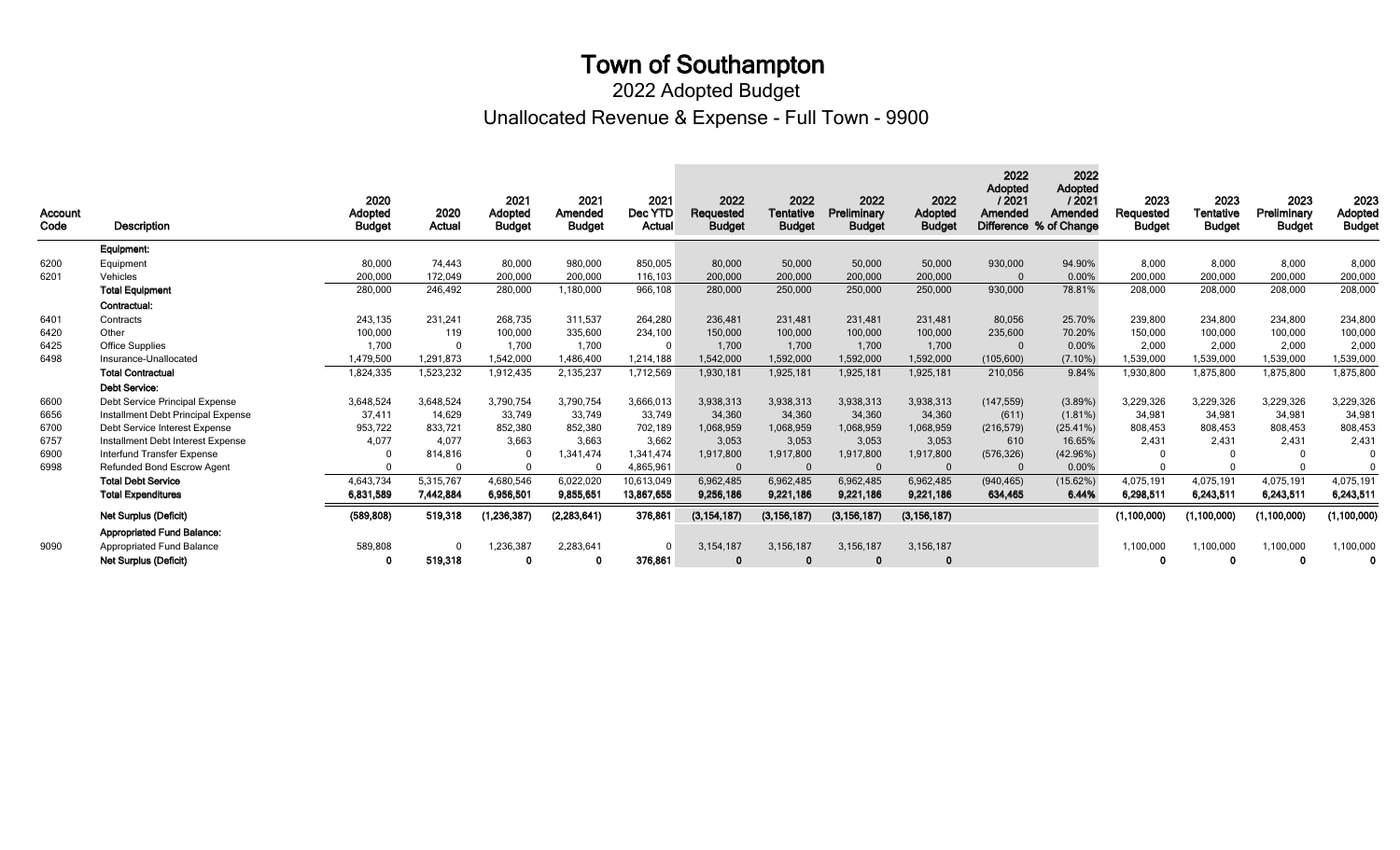*Department: Unallocated Revenue & Expense - PT Highway*

**Budget Year:** 2022

**Division:** Unallocated Summary **Tax District:** Part Town Highway

**Cost Center #:** 9930 **Manager:** Leonard Marchese

### **Departmental Mission & Responsibilities:**

This cost center includes revenue and expenses not allocated to the annual operation of the Highway Department.

**Workload:**

**Goals & Objectives:**

**Legal Authority:**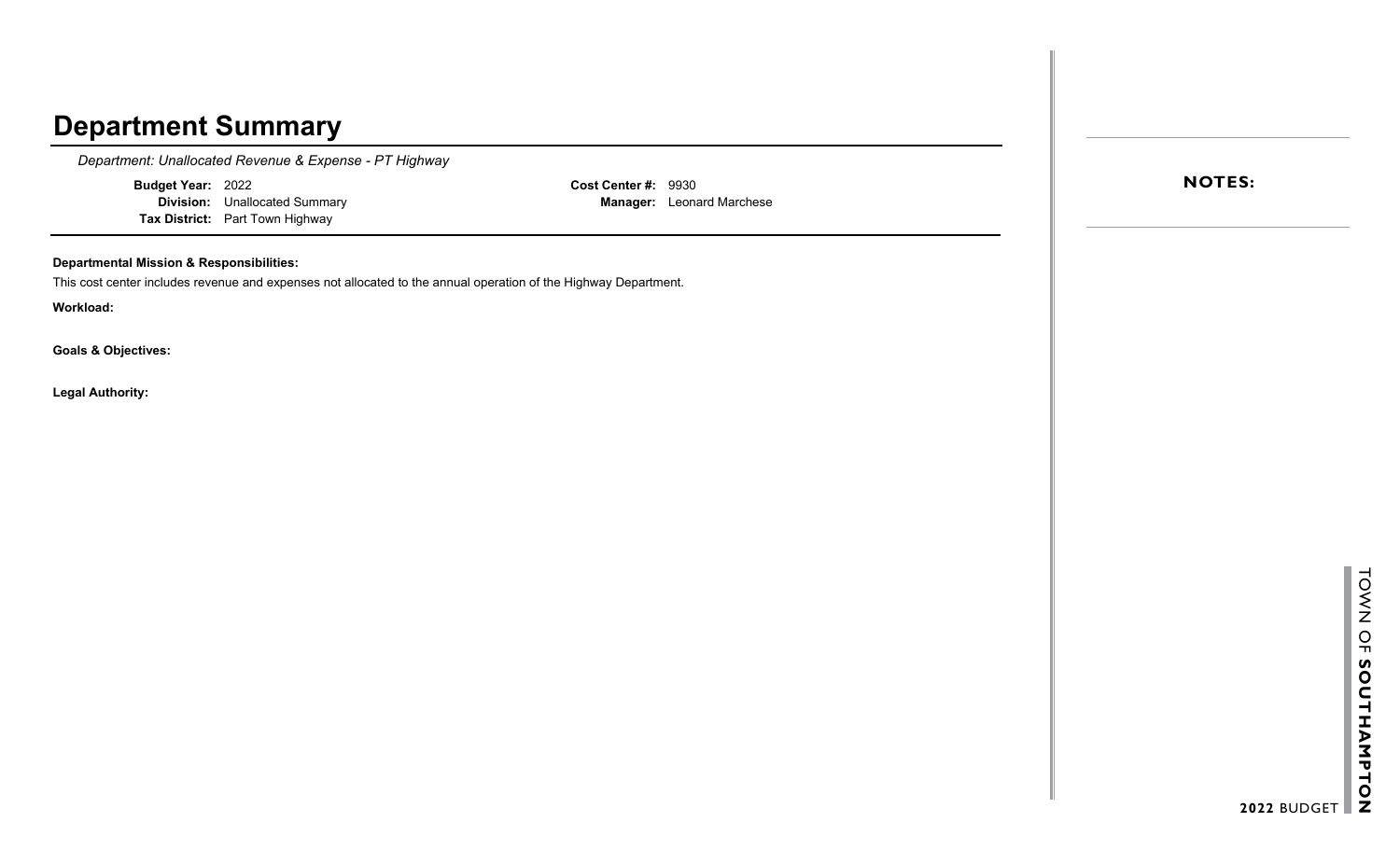Unallocated Revenue & Expense - PT Highway - 9930 2022 Adopted Budget

| Account<br>Code | <b>Description</b>                       | 2020<br>Adopted<br><b>Budget</b> | 2020<br>Actual | 2021<br>Adopted<br><b>Budget</b> | 2021<br>Amended<br><b>Budget</b> | 2021<br>Dec YTD<br>Actual | 2022<br>Requested<br><b>Budget</b> | 2022<br><b>Tentative</b><br><b>Budget</b> | 2022<br>Preliminary<br><b>Budget</b> | 2022<br>Adopted<br><b>Budget</b> | 2022<br>Adopted<br>12021<br>Amended | 2022<br>Adopted<br>12021<br>Amended<br>Difference % of Change | 2023<br>Requested<br><b>Budget</b> | 2023<br><b>Tentative</b><br><b>Budget</b> | 2023<br>Preliminary<br><b>Budget</b> | 2023<br>Adopted<br><b>Budget</b> |
|-----------------|------------------------------------------|----------------------------------|----------------|----------------------------------|----------------------------------|---------------------------|------------------------------------|-------------------------------------------|--------------------------------------|----------------------------------|-------------------------------------|---------------------------------------------------------------|------------------------------------|-------------------------------------------|--------------------------------------|----------------------------------|
|                 | <b>Real Property Taxes:</b>              |                                  |                |                                  |                                  |                           |                                    |                                           |                                      |                                  |                                     |                                                               |                                    |                                           |                                      |                                  |
| 1001            | <b>Property Taxes</b>                    | 4,094,786                        | 4,185,756      | 3,981,492                        | 4,047,788                        | 4,047,788                 | 4,330,057                          | 4,310,057                                 | 4,310,057                            | 4,310,057                        | 262,269                             | 6.48%                                                         | 2,989,579                          | 2,989,579                                 | 2,989,579                            | 2,989,579                        |
|                 | <b>Total Real Property Taxes</b>         | 4,094,786                        | 4,185,756      | 3,981,492                        | 4,047,788                        | 4,047,788                 | 4,330,057                          | 4,310,057                                 | 4,310,057                            | 4,310,057                        | 262,269                             | 6.48%                                                         | 2,989,579                          | 2,989,579                                 | 2,989,579                            | 2,989,579                        |
|                 | <b>Other Revenue:</b>                    |                                  |                |                                  |                                  |                           |                                    |                                           |                                      |                                  |                                     |                                                               |                                    |                                           |                                      |                                  |
| 1090            | Interest & Penalties - Real Prop Taxes   | 30,000                           | 37,096         | 30,000                           | 30,000                           | 35,799                    | 30,000                             | 30,000                                    | 30,000                               | 30,000                           | $\Omega$                            | 0.00%                                                         | 30,000                             | 30,000                                    | 30,000                               | 30,000                           |
| 1201            | <b>Interest And Earnings</b>             | 200,000                          | 79,450         | 140,000                          | 140,000                          | 24,838                    | 70,000                             | 90,000                                    | 90,000                               | 90,000                           | (50,000)                            | (35.71%)                                                      | 70,000                             | 70,000                                    | 70,000                               | 70,000                           |
| 2710            | Premium on Obligations                   |                                  | 247,884        | $\Omega$                         | $\Omega$                         | 329,599                   | $\Omega$                           | $\Omega$                                  | $\Omega$                             | $\Omega$                         | $\Omega$                            | 0.00%                                                         | $\Omega$                           | $\Omega$                                  | $\mathbf 0$                          | $\Omega$                         |
| 2770            | Miscellaneous                            |                                  | $\Omega$       | $\Omega$                         | $\Omega$                         | 4,987                     | $\Omega$                           | $\Omega$                                  |                                      | $\Omega$                         | $\Omega$                            | 0.00%                                                         | $\Omega$                           | $\Omega$                                  | $\Omega$                             | $\Omega$                         |
|                 | <b>Total Other Revenue</b>               | 230,000                          | 364,430        | 170,000                          | 170,000                          | 395,222                   | 100,000                            | 120,000                                   | 120,000                              | 120,000                          | (50,000)                            | $(29.41\%)$                                                   | 100,000                            | 100,000                                   | 100,000                              | 100,000                          |
|                 | <b>Total Revenue</b>                     | 4,324,786                        | 4,550,186      | 4,151,492                        | 4.217.788                        | 4.443.010                 | 4,430,057                          | 4.430.057                                 | 4,430,057                            | 4.430.057                        | 212.269                             | 5.03%                                                         | 3,089,579                          | 3,089,579                                 | 3,089,579                            | 3,089,579                        |
|                 | Salaries:                                |                                  |                |                                  |                                  |                           |                                    |                                           |                                      |                                  |                                     |                                                               |                                    |                                           |                                      |                                  |
| 6102            | Severance Pay                            | $\Omega$                         | 90,970         | $\mathbf{0}$                     | 65,249                           | 65,246                    | $\Omega$                           | $\Omega$                                  | $\Omega$                             | $\Omega$                         | 65,249                              | 100.00%                                                       | $\Omega$                           | $\Omega$                                  | $\mathbf 0$                          | 0                                |
|                 | <b>Total Salaries</b>                    | $\Omega$                         | 90,970         | $\Omega$                         | 65,249                           | 65,246                    | $\Omega$                           | $\Omega$                                  | $\Omega$                             | $\Omega$                         | 65,249                              | 100.00%                                                       | $\Omega$                           | $\Omega$                                  | $\mathbf 0$                          | $\mathbf 0$                      |
|                 | <b>Employee Benefits - Current:</b>      |                                  |                |                                  |                                  |                           |                                    |                                           |                                      |                                  |                                     |                                                               |                                    |                                           |                                      |                                  |
| 6830            | <b>FICA Tax Expenditure</b>              |                                  | $\Omega$       | $\mathbf 0$                      | 998                              | 998                       | $\mathbf 0$                        | $\mathbf{0}$                              | $\Omega$                             | $\Omega$                         | 998                                 | 100.00%                                                       | $\overline{0}$                     | $\mathbf 0$                               | $\mathbf 0$                          | $\Omega$                         |
| 6835            | MTA Tax                                  |                                  | $\Omega$       | $\Omega$                         | 49                               | 44                        | $\Omega$                           | $\Omega$                                  | $\Omega$                             | $\Omega$                         | 49                                  | 100.00%                                                       | $\Omega$                           | $\Omega$                                  | $\Omega$                             | $\Omega$                         |
| 6870            | NYS Unemployment Insurance               | 8.000                            | $\Omega$       | 8.000                            | 8.000                            | $\Omega$                  | 8,000                              | 8,000                                     | 8,000                                | 8,000                            | $\Omega$                            | 0.00%                                                         | 8,000                              | 8,000                                     | 8,000                                | 8,000                            |
|                 | <b>Total Employee Benefits - Current</b> | 8,000                            | $\Omega$       | 8,000                            | 9,047                            | 1,041                     | 8,000                              | 8,000                                     | 8,000                                | 8,000                            | 1,047                               | 11.57%                                                        | 8.000                              | 8,000                                     | 8,000                                | 8,000                            |
|                 | <b>Total Employee Costs</b>              | 8,000                            | 90,970         | 8,000                            | 74,296                           | 66,287                    | 8,000                              | 8,000                                     | 8,000                                | 8,000                            | 66,296                              | 89.23%                                                        | 8,000                              | 8,000                                     | 8,000                                | 8,000                            |
|                 | Equipment:                               |                                  |                |                                  |                                  |                           |                                    |                                           |                                      |                                  |                                     |                                                               |                                    |                                           |                                      |                                  |
| 6200            | Equipment                                | 150,000                          | 149,242        | 150,000                          | 150,000                          | 20,938                    | 150,000                            | 150,000                                   | 150,000                              | 150,000                          | $\Omega$                            | 0.00%                                                         | 100,000                            | 100,000                                   | 100,000                              | 100,000                          |
|                 | <b>Total Equipment</b>                   | 150,000                          | 149,242        | 150,000                          | 150,000                          | 20,938                    | 150,000                            | 150,000                                   | 150,000                              | 150,000                          | $\mathbf{0}$                        | 0.00%                                                         | 100,000                            | 100,000                                   | 100,000                              | 100,000                          |
|                 | <b>Debt Service:</b>                     |                                  |                |                                  |                                  |                           |                                    |                                           |                                      |                                  |                                     |                                                               |                                    |                                           |                                      |                                  |
| 6600            | Debt Service Principal Expense           | 3,606,682                        | 3,606,682      | 3,713,470                        | 3,713,470                        | 3,690,907                 | 3,755,013                          | 3,755,013                                 | 3,755,013                            | 3,755,013                        | (41,543)                            | $(1.12\%)$                                                    | 2,604,932                          | 2,604,932                                 | 2,604,932                            | 2,604,932                        |
| 6700            | Debt Service Interest Expense            | 735,104                          | 735,103        | 705,022                          | 705,022                          | 628,981                   | 717,044                            | 717,044                                   | 717,044                              | 717,044                          | (12,022)                            | $(1.71\%)$                                                    | 551,647                            | 551,647                                   | 551,647                              | 551,647                          |
| 6900            | Interfund Transfer Expense               | $\Omega$                         | 344,000        | $\mathbf 0$                      | $\mathbf 0$                      | $\Omega$                  | 691,600                            | 691.600                                   | 691,600                              | 691.600                          | (691, 600)                          | $(100.00\%)$                                                  | $\overline{0}$                     | $\Omega$                                  | $\mathbf 0$                          | $\Omega$                         |
|                 | <b>Total Debt Service</b>                | 4,341,786                        | 4,685,785      | 4,418,492                        | 4,418,492                        | 4,319,888                 | 5,163,657                          | 5,163,657                                 | 5,163,657                            | 5,163,657                        | (745, 165)                          | $(16.86\%)$                                                   | 3,156,579                          | 3,156,579                                 | 3,156,579                            | 3,156,579                        |
|                 | <b>Total Expenditures</b>                | 4.499.786                        | 4.925.998      | 4,576,492                        | 4.642.788                        | 4,407,113                 | 5,321,657                          | 5,321,657                                 | 5,321,657                            | 5,321,657                        | (678, 869)                          | (14.62%)                                                      | 3.264.579                          | 3,264,579                                 | 3,264,579                            | 3,264,579                        |
|                 | <b>Net Surplus (Deficit)</b>             | (175,000)                        | (375, 812)     | (425,000)                        | (425,000)                        | 35,897                    | (891, 600)                         | (891, 600)                                | (891, 600)                           | (891, 600)                       |                                     |                                                               | (175,000)                          | (175,000)                                 | (175,000)                            | (175,000)                        |
|                 | <b>Appropriated Fund Balance:</b>        |                                  |                |                                  |                                  |                           |                                    |                                           |                                      |                                  |                                     |                                                               |                                    |                                           |                                      |                                  |
| 9090            | <b>Appropriated Fund Balance</b>         | 175,000                          | $\Omega$       | 425,000                          | 425,000                          | $\Omega$                  | 891,600                            | 891,600                                   | 891,600                              | 891,600                          |                                     |                                                               | 175,000                            | 175,000                                   | 175,000                              | 175,000                          |
|                 | Net Surplus (Deficit)                    |                                  | (375, 812)     | $\Omega$                         | $\mathbf 0$                      | 35,897                    | $\mathbf 0$                        | $\Omega$                                  |                                      | $\Omega$                         |                                     |                                                               | $\Omega$                           | $\Omega$                                  | $\mathbf 0$                          | 0                                |
|                 |                                          |                                  |                |                                  |                                  |                           |                                    |                                           |                                      |                                  |                                     |                                                               |                                    |                                           |                                      |                                  |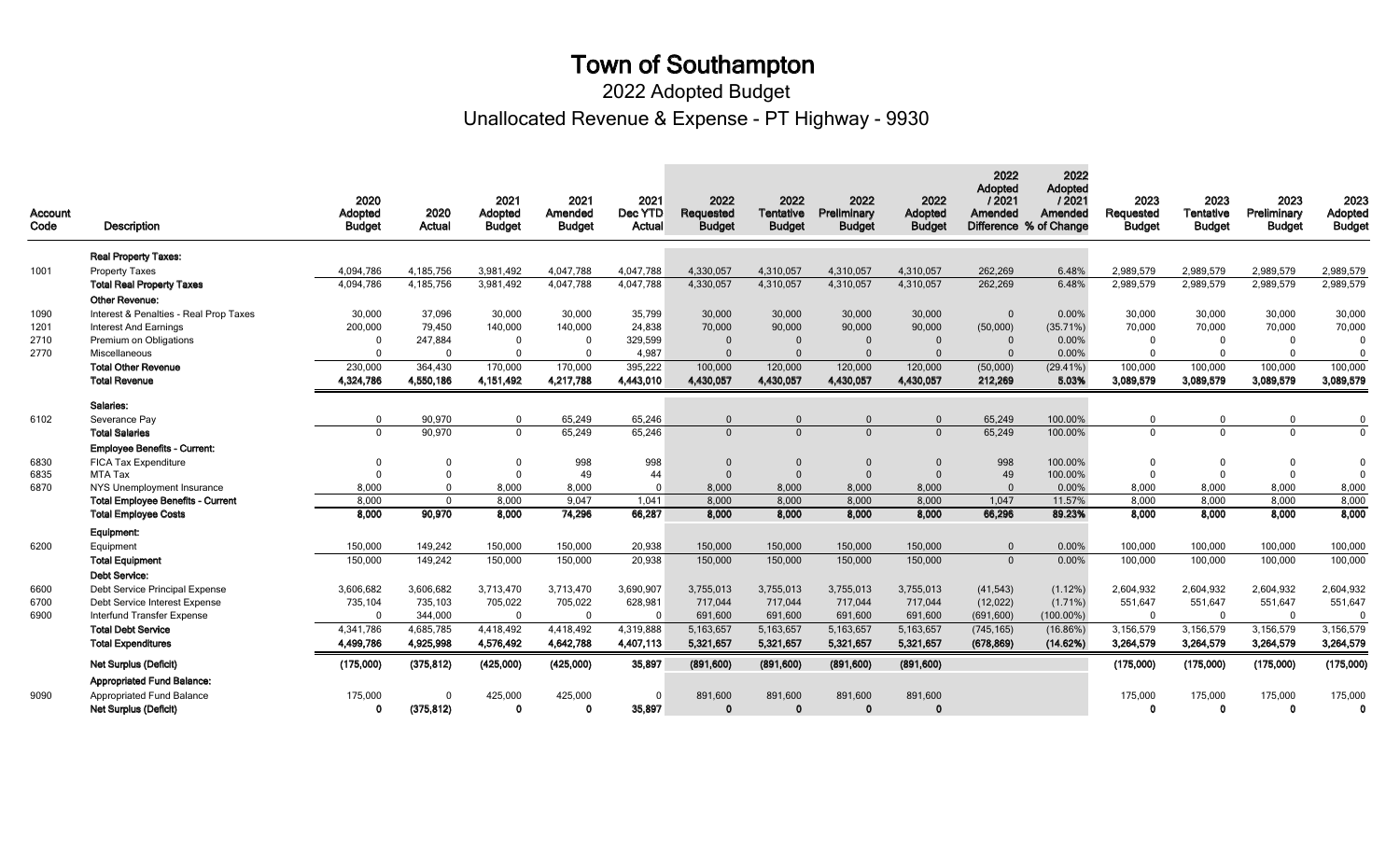*Department: Unallocated Revenue & Expense - PT Land Management*

**Budget Year:** 2022

**Division:** Unallocated Summary **Tax District:** Part Town Land Management (03) **Cost Center #:** 9910 **Manager:** Leonard Marchese

### **Departmental Mission & Responsibilities:**

This cost center includes revenue and expenses not allocated to the annual operation of the Land Management Department.

**Workload:**

**Goals & Objectives:**

**Legal Authority:**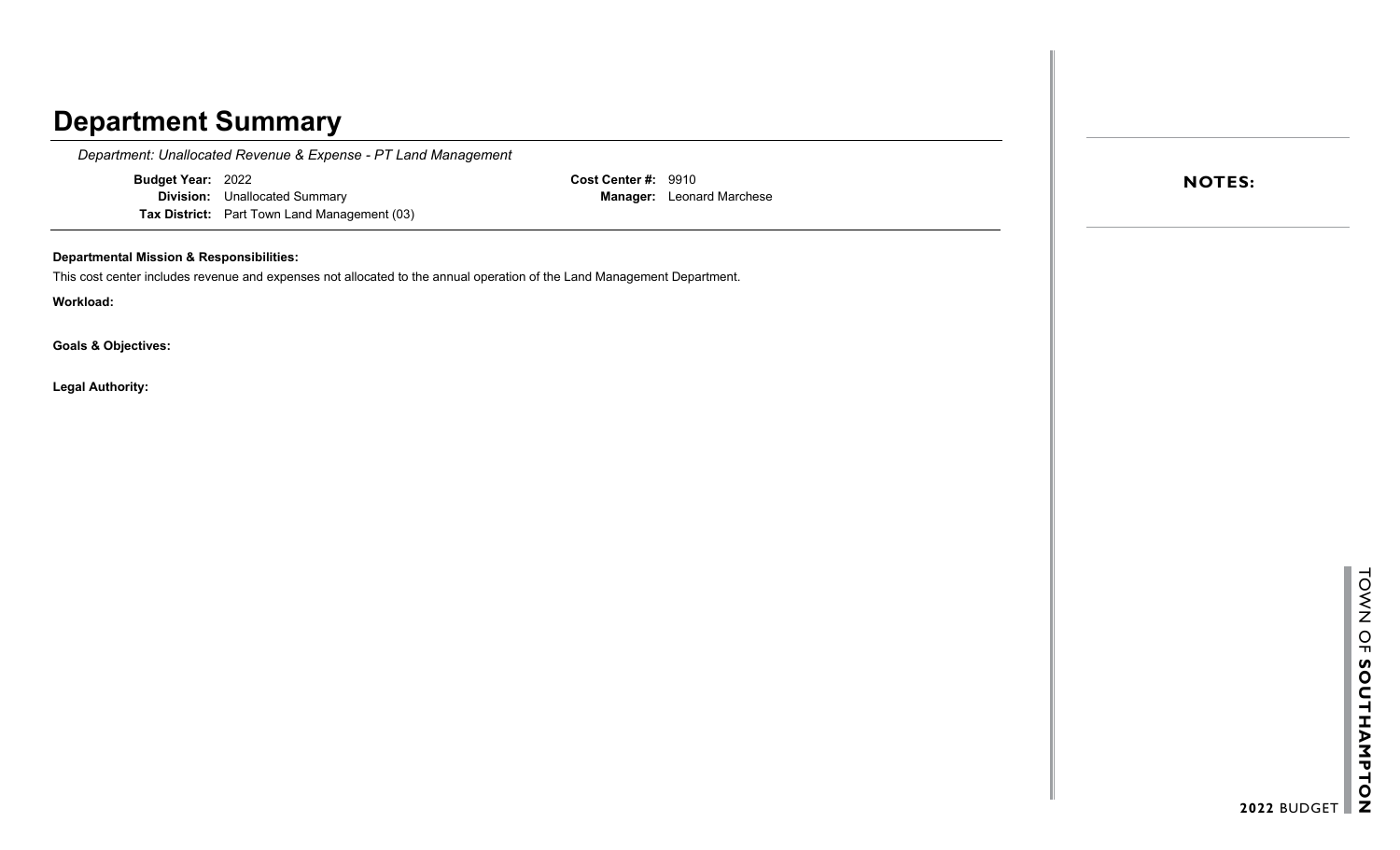# **Employee Compensation & Benefits Schedule**

| <b>Position</b>                                                 | Class/Grade/Step                                                 | Base<br>Salary | Longevity    | Other<br>Comp | <b>Total</b><br>Comp | Medical<br><b>Benefits</b> | Employer | <b>FICA Retirement</b> | Other<br><b>Benefits</b> | <b>Total</b><br><b>Benefits</b> | <b>Total</b><br>Comp. &<br><b>Benefits</b> | Yrs<br>1/1/22 | Srv Alloc. |
|-----------------------------------------------------------------|------------------------------------------------------------------|----------------|--------------|---------------|----------------------|----------------------------|----------|------------------------|--------------------------|---------------------------------|--------------------------------------------|---------------|------------|
| <b>Unallocated Summary</b>                                      |                                                                  |                |              |               |                      |                            |          |                        |                          |                                 |                                            |               |            |
| <b>Unallocated Revenue &amp; Expenses</b>                       |                                                                  |                |              |               |                      |                            |          |                        |                          |                                 |                                            |               |            |
| Unallocated Revenue & Expense - PT Land Management - 9910       |                                                                  |                |              |               |                      |                            |          |                        |                          |                                 |                                            |               |            |
| Civil Engineer - Vacant                                         | CSEA40HOUR - 7-1-2010 /<br>CSEA40HOUR - 7-1-2010 - K /<br>Step 5 | 82,674         | 0            | $\Omega$      | 82,674               | 28,860                     | 6,351    | 10,667                 | 639                      | 46,517                          | 129,191                                    |               | 100.0      |
| Records Management Assistant                                    | CSEA40HOUR - 7-1-2010 /<br>CSEA40HOUR - 7-1-2010 - D /<br>Step 3 | 53,296         | $\mathbf{0}$ |               | 53,296               | 28,860                     | 4,094    | 6,877                  | 418                      | 40,249                          | 93,545                                     | 2.5           | 100.0      |
| Total Unallocated Revenue & Expense - PT Land Management - 9910 |                                                                  | 135,971        |              |               | 135,971              | 57,720                     | 10,444   | 17,544                 | 1,057                    | 86,765                          | 222,736                                    |               |            |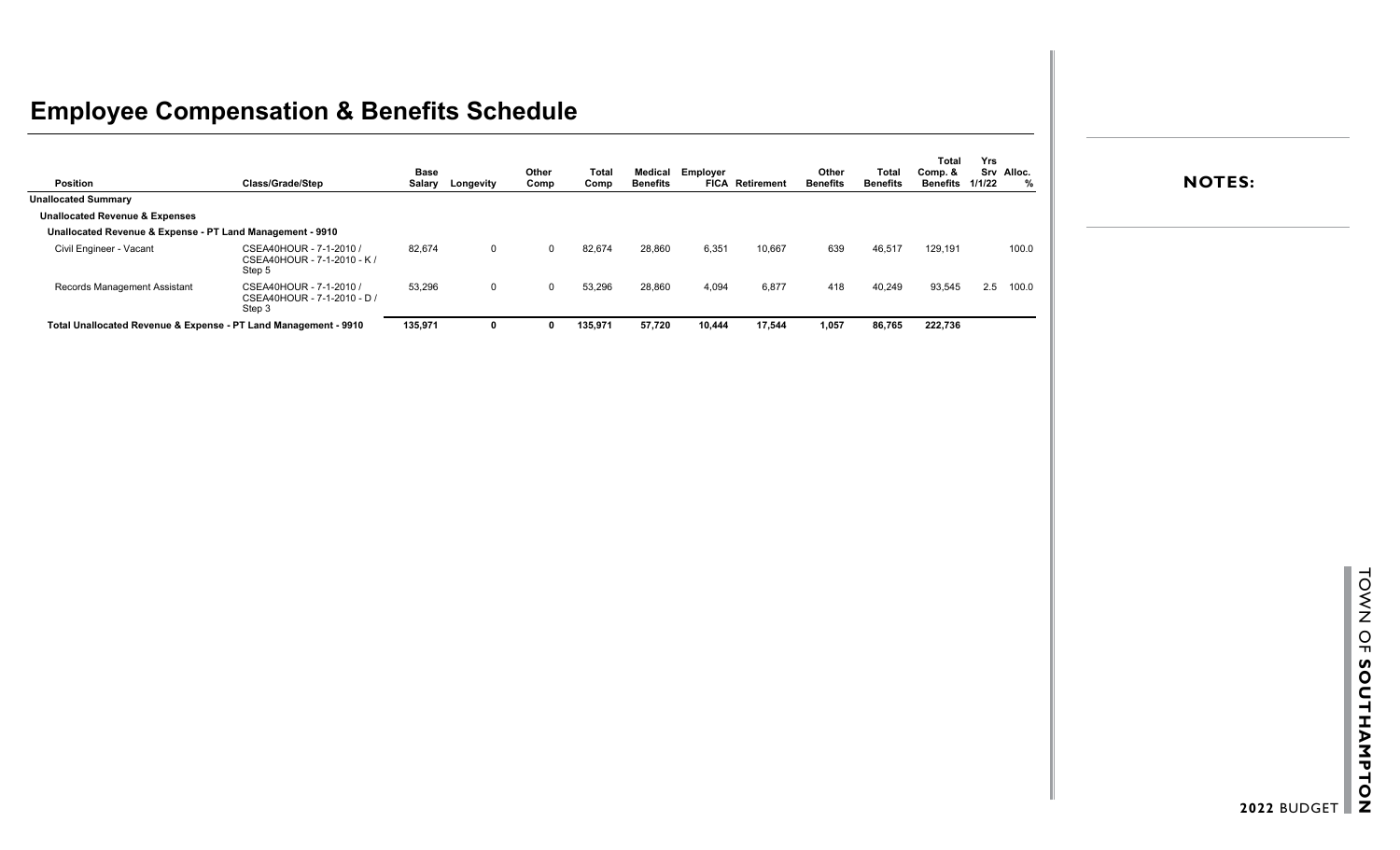Unallocated Revenue & Expense - PT Land Management - 9910 2022 Adopted Budget

Equipment: 6200 Equipment 20,000 32,869 20,000 20,000 7,153 20,000 20,000 20,000 20,000 0 0.00% 50,000 50,000 50,000 50,000 6201 Vehicles 50,000 47,479 100,000 100,000 77,946 100,000 25,000 25,000 25,000 75,000 75.00% 50,000 50,000 50,000 50,000  ${\sf Total}$   ${\sf Equi}$  , and the control of the control of the control of the control of the control of the control of the control of the control of the control of the control of the control of the control of the control of the co Contractual: 6401 Contracts 43,500 56,752 68,500 80,570 56,956 25,000 35,000 35,000 45,570 56.56% 25,000 35,000 35,000 35,000 6426 Supplies Other 1,700 0 1,700 2,200 1,825 2,500 2,500 2,500 2,500 2,500 2,500 2,500 2,500 2,500 2,500 6474 Other - Landfill Charges 335,000 462,983 335,000 335,000 117,818 500,000 628,434 628,434 628,434 (293,434) (87.59%) 500,000 628,434 628,434 628,434 **Total Contractual** 380,200 519,735 405,200 417,770 176,599 527,500 665,934 665,934 669,934 505,934 605,934 605,934 605,934 605,934 605,934 605,934 605,934 605,934 605,934 Real Property Taxes: 1001 Property Taxes 126,639 210,548 1,002,378 961,272 988,392 1,072,603 1,032,470 1,032,233 1,032,233 70,961 7.38% 1,027,706 1,066,191 1,066,191 1,066,191  $\bf{Total}$  Property Taxes 126,639 210,548 1,002,378 961,272 988,392 1,072,603 1,032,470 1,032,233 70,961 7.38% 1,027,706 1,066,191 1,066,191 1,066,191 Other Revenue: 1090 Interest & Penalties - Real Prop Taxes 5,000 6,188 5,000 5,000 5,966 5,000 5,000 5,000 5,000 5,000 5,000 5,000 5,600 5,600 5,600 5,600 5,600 1201 Interest And Earnings 60,000 36,854 62,000 62,000 8,747 32,000 37,000 37,000 37,000 (25,000) (40.32%) 35,000 35,000 35,000 35,000 35,000 35,000 1521 Departmental Income 0 0 10,866 10,866 0 10,866 10,866 10,866 10,866 0 0.00% 10,866 10,866 10,866 10,866 1790 Inter-Departmental Revenue 0 67,261 0 0 0 0 0 0 0 0 0.00% 0 0 0 0 2701 Miscellaneous Tax Receipts 950 0 950 950 13,722 950 950 950 950 0 0.02% 950 950 950 950 2710 Premium on Obligations 0 44,487 0 0 20,137 0 0 0 0 0 0.00% 0 0 0 0 2770 Miscellaneous 0 0 0 1,111 0 0 0 0 0 0 0.00% 0 0 0 0 5031 Interfund Transfer - Revenue 0 14,000 0 0 0 0 0 0 0 0 0.00% 0 0 0 0  $\textsf{Total Other Revenue} \quad \textcolor{red}{50,950} \quad \textcolor{red}{50,950} \quad \textcolor{red}{168,790} \quad \textcolor{red}{78,816} \quad \textcolor{red}{78,816} \quad \textcolor{red}{78,816} \quad \textcolor{red}{49,683} \quad \textcolor{red}{48,817} \quad \textcolor{red}{53,817} \quad \textcolor{red}{53,817} \quad \textcolor{red}{53,817} \quad \textcolor{red}{(25,000)} \quad \textcolor{red}{(31.72\%)} \quad \textcolor{red}{52,416$ Total Revenue 192,589 379,338 1,081,194 1,040,088 1,038,075 1,121,420 1,086,287 1,086,050 4,086,050 45,961 4.42% 1,080,122 1,118,607 1,118,607 1,118,607 Salaries: 6100 Salaries 231,664 108,604 237,882 175,762 92,536 184,454 135,971 135,971 135,971 39,792 22.64% 190,081 140,637 140,637 140,637 6102 Severance Pay 0 167,428 0 27,155 27,922 0 0 0 0 27,155 100.00% 0 0 0 0 6105 Part Time Salaries 0 0 10,000 0 0 10,000 0 0 0 0 100.00% 10,200 0 0 0 6110 Longevity 4,695 4,695 4,770 4,770 0 0 0 0 4,770 100.00% 0 0 0 **Total Salaries** 236,359 280,728 252,653 207,688 120,458 194,454 135,971 135,971 17,717 34.53% 200,281 140,637 140,637 140,637 Employee Benefits - Current: 6810 Employee Retirement - Active 30,127 30,066 34,149 30,649 27,520 23,800 17,544 17,307 17,307 13,342 43.53% 24,526 18,146 18,146 18,146 6830 FICA Tax Expenditure 18,393 12,328 19,415 19,468 8,143 14,937 10,444 10,444 10,444 9,024 46.35% 15,384 10,803 10,803 10,803 6835 MTA Tax 817 557 863 866 349 664 464 464 464 402 46.39% 684 480 480 480 6840 Worker's Compensation 4,077 3,142 1,140 1,047 889 797 557 557 490 46.77% 821 577 577 577 6860 Medical Insurance - Active Employees 108,432 51,214 108,432 91,632 44,140 81,864 54,576 54,576 54,576 37,056 40.44% 81,864 54,576 54,576 54,576 6865 Dental & Optical 5,520 2,827 5,520 4,745 2,422 4,716 3,144 3,144 3,144 1,601 33.74% 4,716 3,144 3,144 3,144 6870 NYS Unemployment Insurance 8,000 19,710 8,000 8,000 0 8,000 8,000 8,000 8,000 0 0.00% 8,000 8,000 8,000 8,000 6875 Disability 70 0 87 58 1 71 35 35 35 23 39.17% 71 35 35 35 Total Employee Benefits - Current 175,436 119,843 177,606 156,465 83,464 134,848 94,765 94,528 94,528 61,937 39.59% 136,065 95,761 95,761 95,761 Total Employee Costs 411,796 400,570 430,259 364,153 203,923 230,302 230,499 230,499 133,654 36.70% 336,347 236,398 236,398 236,398 2020 Adopted Budget 2021 Adopted Budget 2021 Amended Budget 2023 **Tentative** Budget **Account** Code 2020 Actual 2021 Dec YTD Actual 2022 Adopted **Budget** 2022 Adopted / 2021 Amended Difference % of Change 2022 **Preliminary** Description Budget 2022 Requested **Budget** 2022 Adopted / 2021 Amended 2023 Adopted **Budget** 2023 **Preliminary** Budget 2022 **Tentative Budget** 2023 **Requested Budget**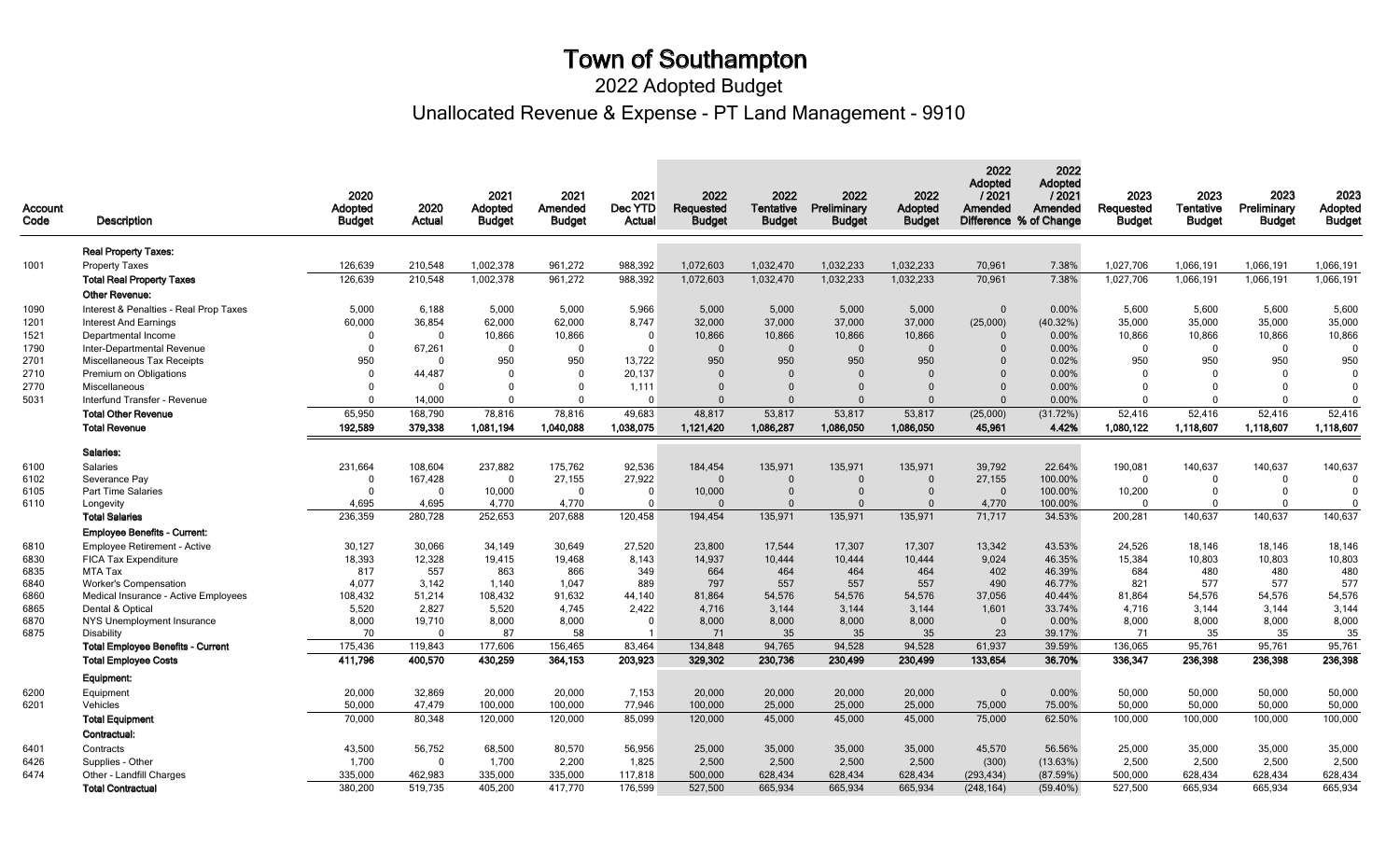Unallocated Revenue & Expense - PT Land Management - 9910 2022 Adopted Budget

| Account<br>Code | <b>Description</b>                | 2020<br>Adopted<br><b>Budget</b> | 2020<br>Actual | 2021<br>Adopted<br><b>Budget</b> | 2021<br>Amended<br><b>Budget</b> | 2021<br>Dec YTD<br>Actual | 2022<br>Requested<br><b>Budget</b> | 2022<br>Tentative<br><b>Budget</b> | 2022<br>Preliminary<br><b>Budget</b> | 2022<br>Adopted<br><b>Budget</b> | 2022<br>Adopted<br>/ 2021<br>Amended | 2022<br><b>Adopted</b><br>/ 2021<br>Amended<br>Difference % of Change | 2023<br>Requested<br>Budget | 2023<br>Tentative<br><b>Budget</b> | 2023<br>Preliminary<br><b>Budget</b> | 2023<br>Adopted<br><b>Budget</b> |
|-----------------|-----------------------------------|----------------------------------|----------------|----------------------------------|----------------------------------|---------------------------|------------------------------------|------------------------------------|--------------------------------------|----------------------------------|--------------------------------------|-----------------------------------------------------------------------|-----------------------------|------------------------------------|--------------------------------------|----------------------------------|
|                 | <b>Debt Service:</b>              |                                  |                |                                  |                                  |                           |                                    |                                    |                                      |                                  |                                      |                                                                       |                             |                                    |                                      |                                  |
| 6600            | Debt Service Principal Expense    | 73,581                           | 73,581         | 99,140                           | 99,140                           | 79,153                    | 115,422                            | 115,422                            | 115,422                              | 115,422                          | (16, 282)                            | (16.42%)                                                              | 95,000                      | 95,000                             | 95,000                               | 95,000                           |
| 6700            | Debt Service Interest Expense     | 7,013                            | 7.013          | 26,595                           | 26,595                           | 25,230                    | 29,195                             | 29,195                             | 29,195                               | 29,195                           | (2,600)                              | (9.78%)                                                               | 21,275                      | 21,275                             | 21,275                               | 21,275                           |
| 6900            | Interfund Transfer Expense        |                                  |                |                                  | 12,430                           | 12,430                    |                                    | 50,000                             | 50,000                               | 50,000                           | (37, 570)                            | (302.25%)                                                             |                             |                                    | $\Omega$                             |                                  |
|                 | <b>Total Debt Service</b>         | 80,594                           | 80,594         | 125,735                          | 138,165                          | 116,813                   | 144,617                            | 194,617                            | 194,617                              | 194,617                          | (56, 452)                            | (40.86%)                                                              | 116,275                     | 116,275                            | 116,275                              | 116,275                          |
|                 | <b>Total Expenditures</b>         | 942,590                          | 1,081,247      | 1,081,194                        | 1,040,088                        | 582,434                   | 1,121,419                          | 1,136,287                          | 1,136,050                            | 1,136,050                        | (95, 962)                            | (9.23%)                                                               | 1,080,122                   | 1,118,607                          | 1,118,607                            | 1,118,607                        |
|                 | <b>Net Surplus (Deficit)</b>      | (750,000)                        | (701, 909)     |                                  |                                  | 455,642                   | $\mathbf{0}$                       | (50,000)                           | (50,000)                             | (50,000)                         |                                      |                                                                       |                             | 0                                  |                                      |                                  |
|                 | <b>Appropriated Fund Balance:</b> |                                  |                |                                  |                                  |                           |                                    |                                    |                                      |                                  |                                      |                                                                       |                             |                                    |                                      |                                  |
| 9090            | Appropriated Fund Balance         | 750,000                          |                |                                  |                                  |                           |                                    | 50,000                             | 50,000                               | 50,000                           |                                      |                                                                       |                             |                                    | $\Omega$                             |                                  |
|                 | <b>Net Surplus (Deficit)</b>      | 0                                | (701, 909)     |                                  |                                  | 455,642                   |                                    |                                    |                                      |                                  |                                      |                                                                       |                             | 0                                  |                                      |                                  |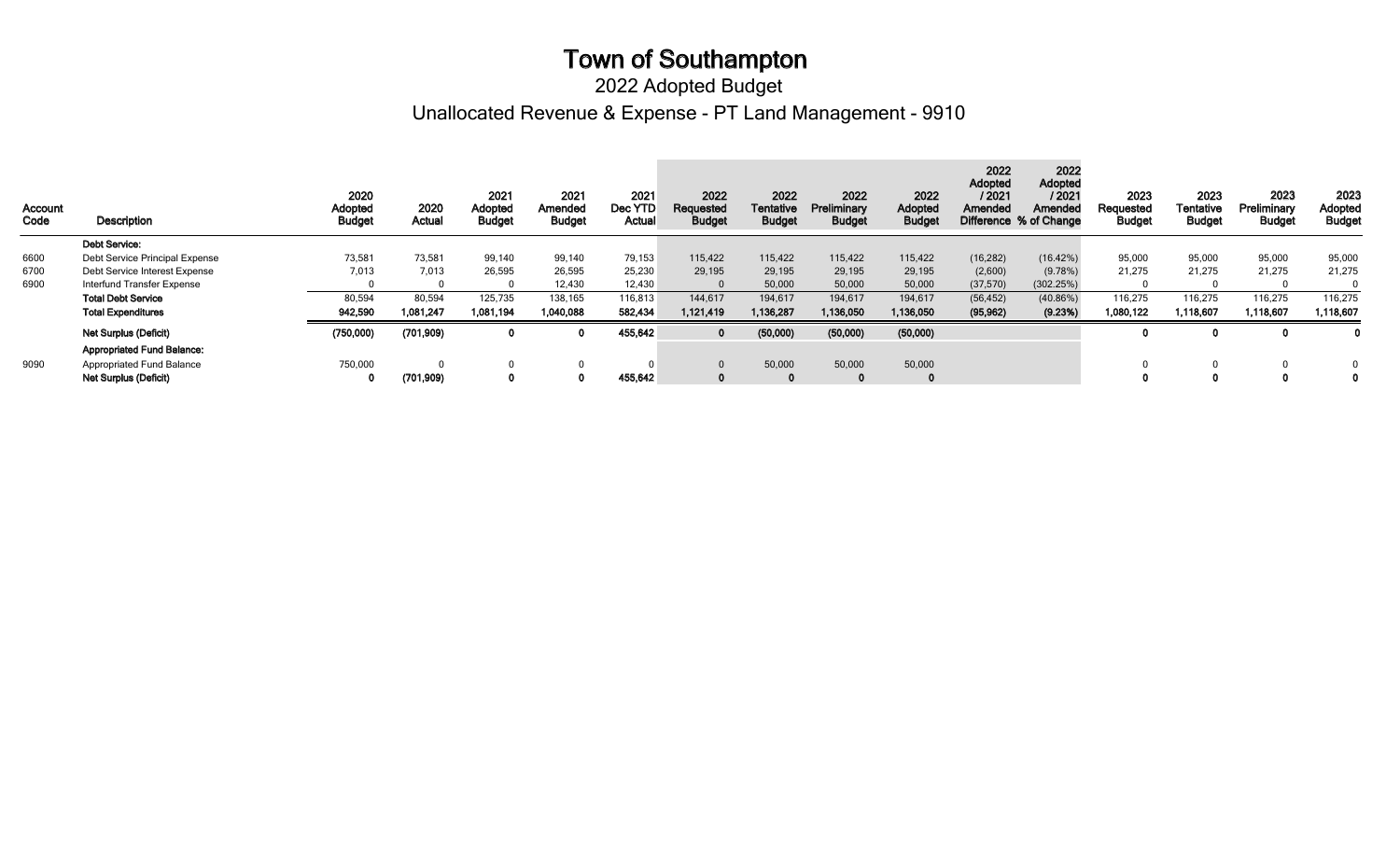*Department: Unallocated Revenue & Expense - Police*

**Budget Year:** 2022 **Division:** Unallocated Summary **Tax District:** Police

**Cost Center #:** 9920 **Manager:** Leonard Marchese

### **Departmental Mission & Responsibilities:**

This cost center includes revenue and expenses not allocated to the annual operation of the Police Department.

**Workload:**

**Goals & Objectives:**

**Legal Authority:**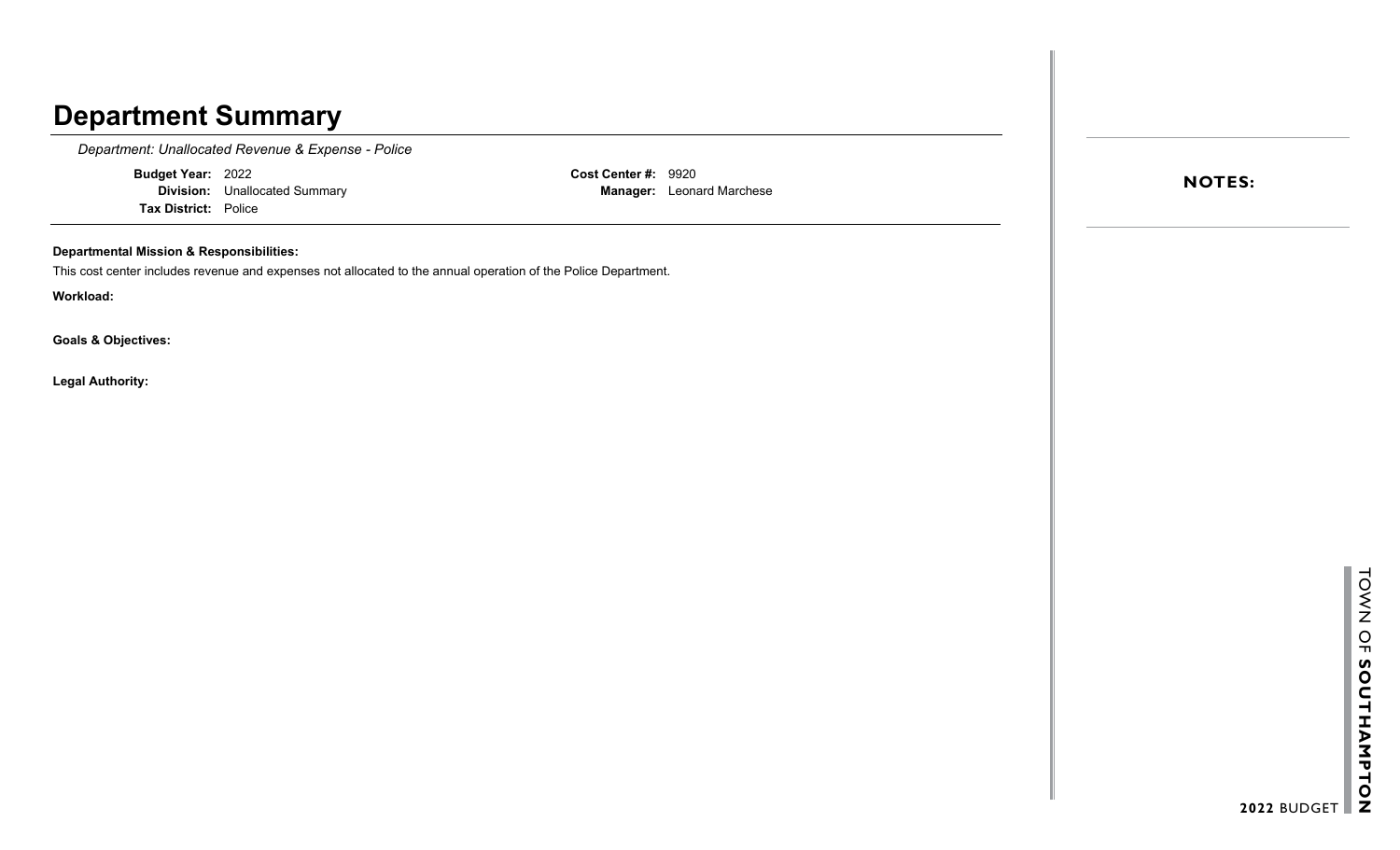Unallocated Revenue & Expense - Police - 9920 2022 Adopted Budget

| Account<br>Code | Description                              | 2020<br>Adopted<br><b>Budget</b> | 2020<br>Actual | 2021<br>Adopted<br><b>Budget</b> | 2021<br>Amended<br><b>Budget</b> | 2021<br>Dec YTD<br>Actual | 2022<br>Requested<br><b>Budget</b> | 2022<br>Tentative<br><b>Budget</b> | 2022<br>Preliminary<br><b>Budget</b> | 2022<br>Adopted<br><b>Budget</b> | 2022<br>Adopted<br>12021<br>Amended | 2022<br>Adopted<br>12021<br>Amended<br>Difference % of Change | 2023<br>Requested<br><b>Budget</b> | 2023<br><b>Tentative</b><br><b>Budget</b> | 2023<br>Preliminary<br><b>Budget</b> | 2023<br>Adopted<br><b>Budget</b> |
|-----------------|------------------------------------------|----------------------------------|----------------|----------------------------------|----------------------------------|---------------------------|------------------------------------|------------------------------------|--------------------------------------|----------------------------------|-------------------------------------|---------------------------------------------------------------|------------------------------------|-------------------------------------------|--------------------------------------|----------------------------------|
|                 | <b>Real Property Taxes:</b>              |                                  |                |                                  |                                  |                           |                                    |                                    |                                      |                                  |                                     |                                                               |                                    |                                           |                                      |                                  |
| 1001            | <b>Property Taxes</b>                    | (259, 205)                       | 134,112        | (157, 967)                       | 422,834                          | 422,834                   | 296,959                            | 296,959                            | 296,959                              | 296,959                          | (125, 875)                          | (29.77%)                                                      | 69,155                             | 69,155                                    | 69,155                               | 69,155                           |
|                 | <b>Total Real Property Taxes</b>         | (259, 205)                       | 134,112        | (157, 967)                       | 422,834                          | 422,834                   | 296,959                            | 296,959                            | 296,959                              | 296,959                          | (125, 875)                          | (29.77%)                                                      | 69,155                             | 69,155                                    | 69,155                               | 69,155                           |
|                 | <b>Other Revenue:</b>                    |                                  |                |                                  |                                  |                           |                                    |                                    |                                      |                                  |                                     |                                                               |                                    |                                           |                                      |                                  |
| 1090            | Interest & Penalties - Real Prop Taxes   | 60,000                           | 74,192         | 60,000                           | 60.000                           | 71,597                    | 60,000                             | 60,000                             | 60,000                               | 60,000                           | $\overline{0}$                      | 0.00%                                                         | 61,000                             | 61,000                                    | 61,000                               | 61,000                           |
| 1201            | <b>Interest And Earnings</b>             | 300,000                          | 105,195        | 210,000                          | 210,000                          | 30,600                    | 95,000                             | 95,000                             | 95,000                               | 95,000                           | (115,000)                           | (54.76%)                                                      | 95,000                             | 95,000                                    | 95,000                               | 95,000                           |
| 2701            | Miscellaneous Tax Receipts               | $\Omega$                         | $\mathbf{0}$   | $\Omega$                         | $\Omega$                         | 28,074                    | $\Omega$                           | $\Omega$                           | $\Omega$                             | $\Omega$                         |                                     | 0.00%                                                         | $\Omega$                           | $\Omega$                                  | $\Omega$                             | $\Omega$                         |
| 2710            | Premium on Obligations                   |                                  | 12,990         | $\Omega$                         | $\overline{0}$                   | 76,522                    | $\Omega$                           |                                    | $\Omega$                             | $\Omega$                         | $\Omega$                            | 0.00%                                                         | $\Omega$                           | $\Omega$                                  | $\Omega$                             | $\Omega$                         |
| 2770            | Miscellaneous                            |                                  | $\Omega$       | $\Omega$                         | $\Omega$                         | 7,685                     | $\Omega$                           |                                    |                                      | $\Omega$                         | $\Omega$                            | 0.00%                                                         |                                    |                                           |                                      |                                  |
| 3005            | State Aid - Mortgage Tax                 | $\Omega$                         | 210,000        | $\Omega$                         | 567,891                          | $\Omega$                  | $\Omega$                           |                                    | $\Omega$                             | $\Omega$                         | (567, 891)                          | $(100.00\%)$                                                  | $\Omega$                           | $\Omega$                                  | $\Omega$                             | $\Omega$                         |
| 5031            | Interfund Transfer - Revenue             | $\Omega$                         | $\Omega$       | $\Omega$                         | 432,109                          | 432,109                   | $\Omega$                           |                                    | $\Omega$                             | $\Omega$                         | (432, 109)                          | $(100.00\%)$                                                  | $\Omega$                           | $\Omega$                                  | $\Omega$                             | $\Omega$                         |
|                 | <b>Total Other Revenue</b>               | 360.000                          | 402.377        | 270,000                          | 1,270,000                        | 646,587                   | 155,000                            | 155,000                            | 155,000                              | 155,000                          | (1, 115, 000)                       | $(87.80\%)$                                                   | 156,000                            | 156,000                                   | 156,000                              | 156,000                          |
|                 | <b>Total Revenue</b>                     | 100,795                          | 536,489        | 112,033                          | 1,692,834                        | 1,069,421                 | 451,959                            | 451,959                            | 451,959                              | 451.959                          | (1, 240, 875)                       | (73.30%)                                                      | 225,155                            | 225,156                                   | 225,156                              | 225,156                          |
|                 | Salaries:                                |                                  |                |                                  |                                  |                           |                                    |                                    |                                      |                                  |                                     |                                                               |                                    |                                           |                                      |                                  |
| 6102            | Severance Pav                            | $\mathbf{0}$                     | 349.312        | $\Omega$                         | 555.580                          | 555,579                   | $\Omega$                           | $\Omega$                           | $\Omega$                             | $\overline{0}$                   | 555,580                             | 100.00%                                                       | $\Omega$                           | $\mathbf{0}$                              | 0                                    | $\Omega$                         |
|                 | <b>Total Salaries</b>                    | $\Omega$                         | 349,312        | $\mathbf{0}$                     | 555,580                          | 555,579                   | $\Omega$                           | $\Omega$                           | $\Omega$                             | $\overline{0}$                   | 555,580                             | 100.00%                                                       | $\Omega$                           | $\Omega$                                  | $\overline{0}$                       | $\Omega$                         |
|                 | <b>Employee Benefits - Current:</b>      |                                  |                |                                  |                                  |                           |                                    |                                    |                                      |                                  |                                     |                                                               |                                    |                                           |                                      |                                  |
| 6830            | <b>FICA Tax Expenditure</b>              | $\Omega$                         | 5,301          | $\mathbf{0}$                     | 23,978                           | 23,977                    | $\Omega$                           | $\mathbf{0}$                       | $\mathbf{0}$                         | $\Omega$                         | 23,978                              | 100.00%                                                       | $\Omega$                           | $\mathbf 0$                               | $\mathbf 0$                          | $\Omega$                         |
| 6835            | MTA Tax                                  | $\Omega$                         | $\Omega$       | $\mathbf 0$                      | 1,243                            | 1,242                     | $\Omega$                           | $\Omega$                           | $\Omega$                             | $\overline{0}$                   | 1,243                               | 100.00%                                                       | $\Omega$                           | $\mathbf 0$                               | $\mathbf 0$                          | $\Omega$                         |
| 6870            | NYS Unemployment Insurance               | 8,000                            | 33.818         | 8.000                            | 8.000                            | $\Omega$                  | 8,000                              | 8,000                              | 8,000                                | 8.000                            | $\overline{0}$                      | 0.00%                                                         | 8,000                              | 8,000                                     | 8,000                                | 8,000                            |
|                 | <b>Total Employee Benefits - Current</b> | 8,000                            | 39,119         | 8,000                            | 33,221                           | 25,220                    | 8,000                              | 8,000                              | 8,000                                | 8.000                            | 25,221                              | 75.92%                                                        | 8,000                              | 8,000                                     | 8,000                                | 8,000                            |
|                 | <b>Total Employee Costs</b>              | 8.000                            | 388,431        | 8.000                            | 588.801                          | 580,798                   | 8.000                              | 8.000                              | 8.000                                | 8.000                            | 580,801                             | 98.64%                                                        | 8.000                              | 8.000                                     | 8.000                                | 8,000                            |
|                 | Debt Service:                            |                                  |                |                                  |                                  |                           |                                    |                                    |                                      |                                  |                                     |                                                               |                                    |                                           |                                      |                                  |
| 6600            | Debt Service Principal Expense           | 302,242                          | 302,242        | 317.145                          | 317.145                          | 184,435                   | 384,095                            | 384,095                            | 384,095                              | 384,095                          | (66, 950)                           | $(21.11\%)$                                                   | 179,000                            | 179.000                                   | 179.000                              | 179,000                          |
| 6700            | Debt Service Interest Expense            | 40,553                           | 40,553         | 36,888                           | 36,888                           | 25,976                    | 59,864                             | 59,864                             | 59,864                               | 59,864                           | (22, 976)                           | (62.29%)                                                      | 38,155                             | 38,155                                    | 38,155                               | 38,155                           |
| 6900            | Interfund Transfer Expense               | $\Omega$                         | 344,000        | $\mathbf{0}$                     | $\Omega$                         | $\Omega$                  | $\Omega$                           | $\Omega$                           | $\mathbf{0}$                         | $\overline{0}$                   | $\Omega$                            | 0.00%                                                         | $\Omega$                           | $\mathbf{0}$                              | $\mathbf 0$                          | $\Omega$                         |
|                 | <b>Total Debt Service</b>                | 342,795                          | 686,795        | 354,033                          | 354,033                          | 210,411                   | 443,959                            | 443,959                            | 443,959                              | 443,959                          | (89, 926)                           | $(25.40\%)$                                                   | 217,155                            | 217,155                                   | 217,155                              | 217,155                          |
|                 | <b>Total Expenditures</b>                | 350,795                          | 1,075,226      | 362,033                          | 942.834                          | 791,209                   | 451,959                            | 451,959                            | 451,959                              | 451,959                          | 490,875                             | 52.06%                                                        | 225,155                            | 225,155                                   | 225,155                              | 225,155                          |
|                 | <b>Net Surplus (Deficit)</b>             | (250,000)                        | (538, 737)     | (250,000)                        | 750,000                          | 278,212                   | 0                                  | $\mathbf{0}$                       | $\mathbf{0}$                         | $\mathbf{0}$                     |                                     |                                                               | $\Omega$                           | $\mathbf{0}$                              | $\mathbf 0$                          | 0                                |
|                 | <b>Appropriated Fund Balance:</b>        |                                  |                |                                  |                                  |                           |                                    |                                    |                                      |                                  |                                     |                                                               |                                    |                                           |                                      |                                  |
| 9090            | <b>Appropriated Fund Balance</b>         | 250.000                          | $\Omega$       | 250,000                          | (750,000)                        |                           | $\Omega$                           |                                    | $\Omega$                             | $\Omega$                         |                                     |                                                               |                                    | $\Omega$                                  | $\Omega$                             |                                  |
|                 | <b>Net Surplus (Deficit)</b>             | $\Omega$                         | (538, 737)     | $\Omega$                         | $\Omega$                         | 278,212                   | $\Omega$                           | $\Omega$                           | $\Omega$                             | $\Omega$                         |                                     |                                                               | $\Omega$                           | $\Omega$                                  | $\Omega$                             | $\Omega$                         |
|                 |                                          |                                  |                |                                  |                                  |                           |                                    |                                    |                                      |                                  |                                     |                                                               |                                    |                                           |                                      |                                  |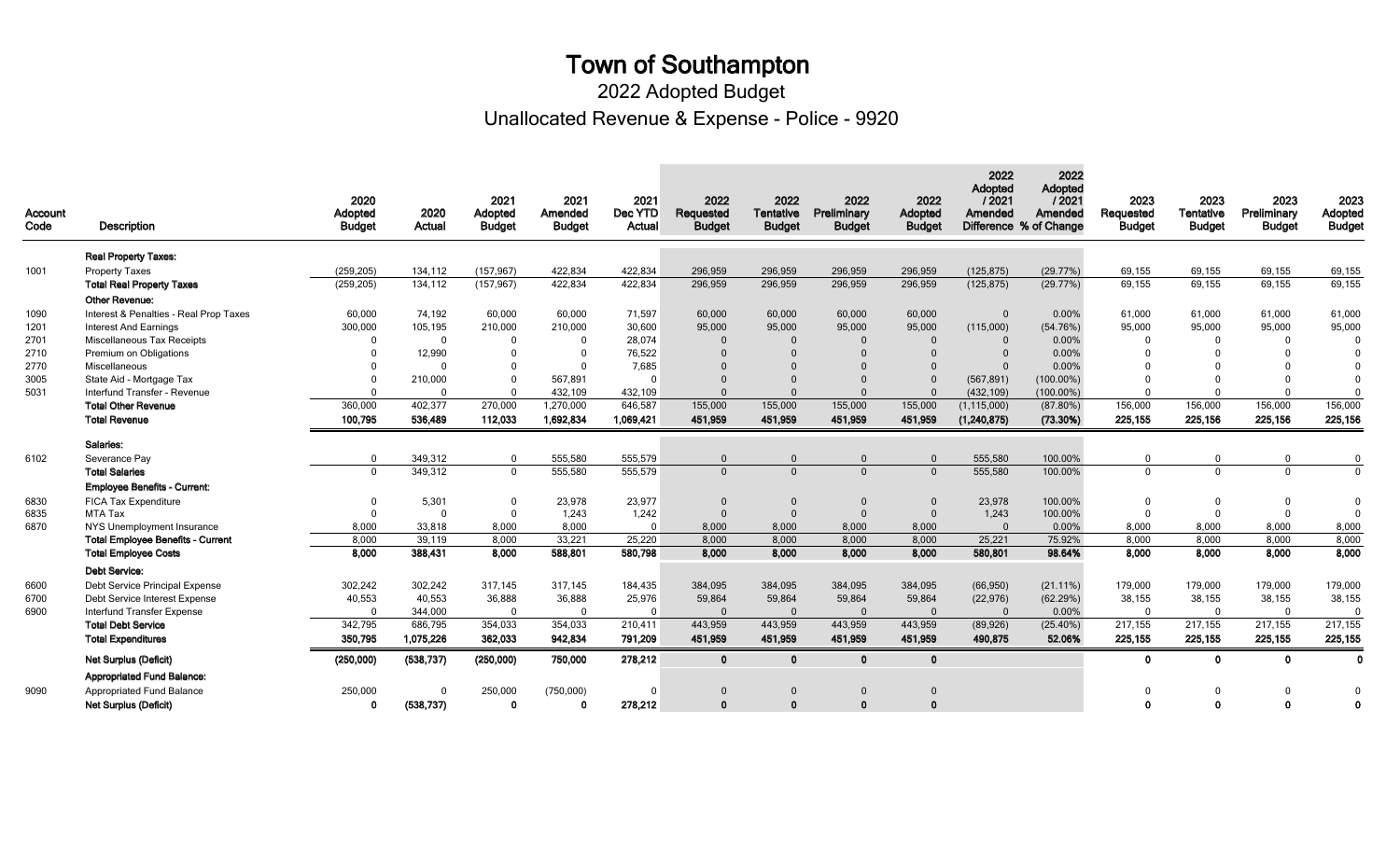*Department: Unallocated Revenue & Expense - E-911*

**Budget Year:** 2022 **Division:** Unallocated Summary **Tax District:** E-911

**Cost Center #:** 9940 **Manager:** Leonard Marchese

### **Departmental Mission & Responsibilities:**

This cost center includes revenue and expenses not allocated to the annual operation of the Emergency 911 Dispatch Center.

**Workload:**

**Goals & Objectives:**

**Legal Authority:**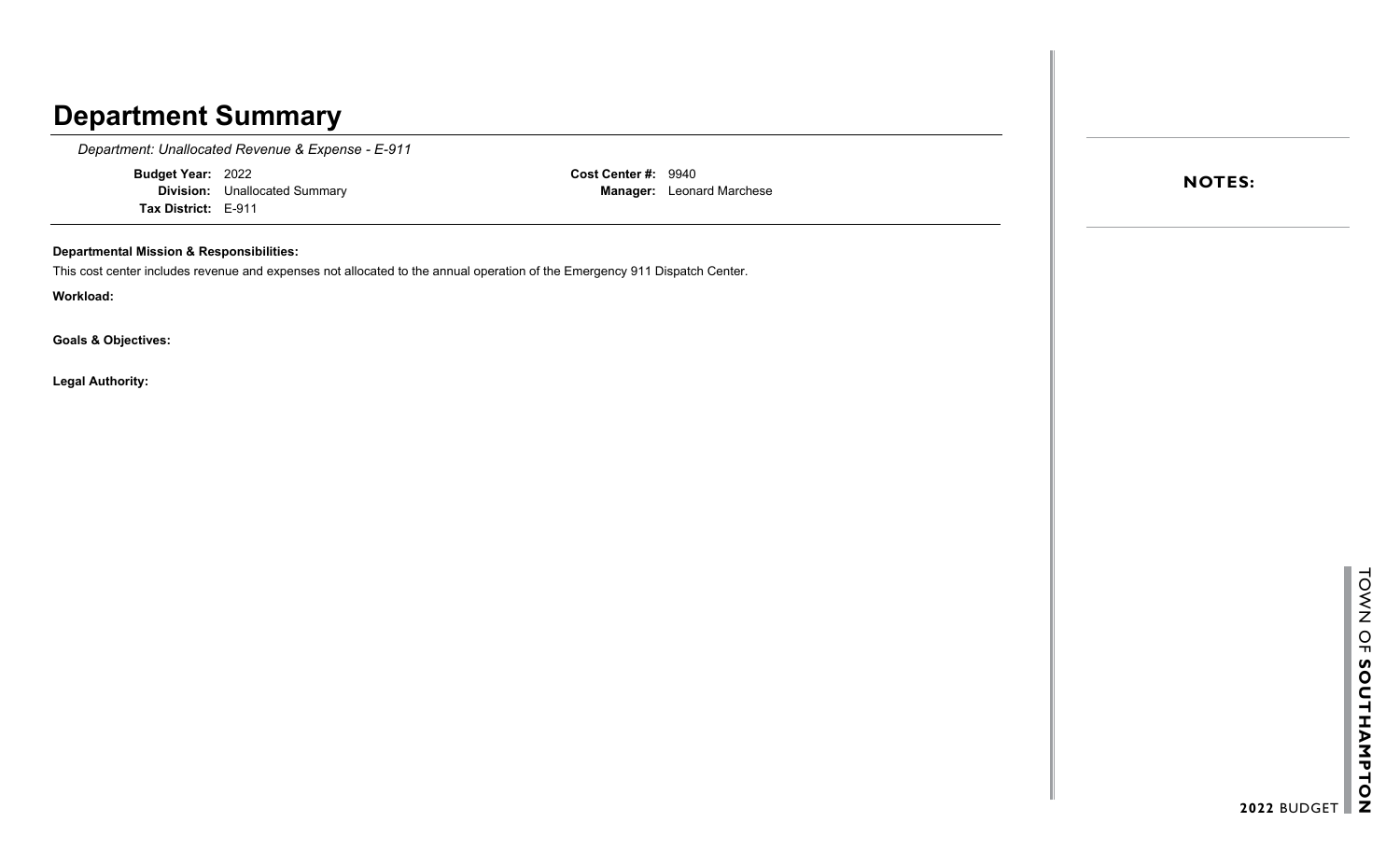Unallocated Revenue & Expense - E-911 - 9940 2022 Adopted Budget

| Account<br>Code | <b>Description</b>                       | 2020<br>Adopted<br><b>Budget</b> | 2020<br>Actual | 2021<br>Adopted<br><b>Budget</b> | 2021<br>Amended<br><b>Budget</b> | 2021<br>Dec YTD<br>Actual | 2022<br>Requested<br><b>Budget</b> | 2022<br><b>Tentative</b><br><b>Budget</b> | 2022<br>Preliminary<br><b>Budget</b> | 2022<br>Adopted<br><b>Budget</b> | 2022<br>Adopted<br>/2021<br>Amended | 2022<br>Adopted<br>12021<br>Amended<br>Difference % of Change | 2023<br>Requested<br><b>Budget</b> | 2023<br><b>Tentative</b><br><b>Budget</b> | 2023<br>Preliminary<br><b>Budget</b> | 2023<br>Adopted<br><b>Budget</b> |
|-----------------|------------------------------------------|----------------------------------|----------------|----------------------------------|----------------------------------|---------------------------|------------------------------------|-------------------------------------------|--------------------------------------|----------------------------------|-------------------------------------|---------------------------------------------------------------|------------------------------------|-------------------------------------------|--------------------------------------|----------------------------------|
|                 | <b>Real Property Taxes:</b>              |                                  |                |                                  |                                  |                           |                                    |                                           |                                      |                                  |                                     |                                                               |                                    |                                           |                                      |                                  |
| 1001            | Property Taxes                           | (188, 965)                       | (182, 484)     | (177, 197)                       | (128, 391)                       | (128, 391)                | (170,000)                          | (178,000)                                 | (178,000)                            | (178,000)                        | (49,609)                            | 38.64%                                                        | (170,000)                          | (170,000)                                 | (170,000)                            | (170,000)                        |
|                 | <b>Total Real Property Taxes</b>         | (188, 965)                       | (182, 484)     | (177, 197)                       | (128, 391)                       | (128, 391)                | (170,000)                          | (178,000)                                 | (178,000)                            | (178,000)                        | (49,609)                            | 38.64%                                                        | (170,000)                          | (170,000)                                 | (170,000)                            | (170,000)                        |
|                 | Other Revenue:                           |                                  |                |                                  |                                  |                           |                                    |                                           |                                      |                                  |                                     |                                                               |                                    |                                           |                                      |                                  |
| 1090            | Interest & Penalties - Real Prop Taxes   | 5,000                            | 6,188          | 5,000                            | 5,000                            | 5,966                     | 5,000                              | 5,000                                     | 5,000                                | 5,000                            | $\Omega$                            | 0.00%                                                         | 5,000                              | 5,000                                     | 5,000                                | 5,000                            |
| 1201            | <b>Interest And Earnings</b>             | 40,000                           | 18,035         | 28,000                           | 28,000                           | 5,101                     | 15,000                             | 23,000                                    | 23,000                               | 23,000                           | (5,000)                             | (17.86%)                                                      | 15,000                             | 15,000                                    | 15,000                               | 15,000                           |
|                 | <b>Total Other Revenue</b>               | 45,000                           | 24,223         | 33,000                           | 33,000                           | 11,068                    | 20,000                             | 28,000                                    | 28,000                               | 28,000                           | (5,000)                             | (15.15%)                                                      | 20,000                             | 20,000                                    | 20,000                               | 20,000                           |
|                 | <b>Total Revenue</b>                     | (143, 965)                       | (158, 262)     | (144, 197)                       | (95, 391)                        | (117, 323)                | (150.000)                          | (150,000)                                 | (150.000)                            | (150,000)                        | (54, 609)                           | 57.25%                                                        | (150,000)                          | (150,000)                                 | (150,000)                            | (150,000)                        |
|                 | Salaries:                                |                                  |                |                                  |                                  |                           |                                    |                                           |                                      |                                  |                                     |                                                               |                                    |                                           |                                      |                                  |
| 6102            | Severance Pav                            |                                  | 6.020          | $\mathbf{0}$                     | 48,427                           | 48,426                    | $\Omega$                           | $\Omega$                                  |                                      | $\Omega$                         | 48,427                              | 100.00%                                                       | $\Omega$                           |                                           | $\Omega$                             | $\Omega$                         |
|                 | <b>Total Salaries</b>                    | $\Omega$                         | 6,020          | $\Omega$                         | 48,427                           | 48,426                    | $\Omega$                           | $\Omega$                                  | $\Omega$                             | $\Omega$                         | 48,427                              | 100.00%                                                       | $\Omega$                           | $\Omega$                                  | $\mathbf{0}$                         | $\Omega$                         |
|                 | <b>Employee Benefits - Current:</b>      |                                  |                |                                  |                                  |                           |                                    |                                           |                                      |                                  |                                     |                                                               |                                    |                                           |                                      |                                  |
| 6830            | <b>FICA Tax Expenditure</b>              |                                  | 461            | $\Omega$                         | 362                              | 361                       |                                    |                                           |                                      | $\Omega$                         | 362                                 | 100.00%                                                       | $\Omega$                           |                                           | $\Omega$                             |                                  |
| 6835            | MTA Tax                                  |                                  |                | $\Omega$                         | 17                               | 16                        |                                    |                                           |                                      | $\Omega$                         | 17                                  | 100.00%                                                       | $\Omega$                           |                                           | $\Omega$                             | $\Omega$                         |
|                 | <b>Total Employee Benefits - Current</b> | $\Omega$                         | 461            | $\Omega$                         | 379                              | 377                       | $\Omega$                           | $\Omega$                                  | $\Omega$                             | $\Omega$                         | 379                                 | 100.00%                                                       | $\overline{0}$                     | $\Omega$                                  | $\Omega$                             | $\Omega$                         |
|                 | <b>Total Employee Costs</b>              | $\Omega$                         | 6,480          | $\Omega$                         | 48,806                           | 48,804                    | $\Omega$                           | $\Omega$                                  |                                      | $\Omega$                         | 48,806                              | 100.00%                                                       | $\Omega$                           | $\Omega$                                  | $\mathbf{0}$                         | $\Omega$                         |
|                 | <b>Debt Service:</b>                     |                                  |                |                                  |                                  |                           |                                    |                                           |                                      |                                  |                                     |                                                               |                                    |                                           |                                      |                                  |
| 6600            | Debt Service Principal Expense           | 5,611                            | 5,611          | 5,661                            | 5,661                            | 5,661                     | $\Omega$                           |                                           |                                      | $\Omega$                         | 5,661                               | 100.00%                                                       | $\overline{0}$                     |                                           | 0                                    | $\Omega$                         |
| 6700            | Debt Service Interest Expense            | 424                              | 423            | 142                              | 142                              | 142                       | $\Omega$                           | $\Omega$                                  |                                      | $\theta$                         | 142                                 | 100.00%                                                       | $\Omega$                           |                                           | $\mathbf{0}$                         | $\Omega$                         |
|                 | <b>Total Debt Service</b>                | 6,035                            | 6,034          | 5,803                            | 5,803                            | 5,803                     |                                    |                                           |                                      | $\Omega$                         | 5,803                               | 100.00%                                                       | $\Omega$                           |                                           | $\Omega$                             | $\Omega$                         |
|                 | <b>Total Expenditures</b>                | 6,035                            | 12,515         | 5,803                            | 54,609                           | 54,606                    | ∩                                  |                                           |                                      |                                  | 54,609                              | 100.00%                                                       |                                    |                                           |                                      | O                                |
|                 | <b>Net Surplus (Deficit)</b>             | (150,000)                        | (170, 776)     | (150,000)                        | (150,000)                        | (171, 930)                | (150,000)                          | (150,000)                                 | (150,000)                            | (150,000)                        |                                     |                                                               | (150,000)                          | (150,000)                                 | (150,000)                            | (150,000)                        |
|                 | <b>Appropriated Fund Balance:</b>        |                                  |                |                                  |                                  |                           |                                    |                                           |                                      |                                  |                                     |                                                               |                                    |                                           |                                      |                                  |
| 9090            | <b>Appropriated Fund Balance</b>         | 150,000                          | $\Omega$       | 150,000                          | 150,000                          | $\Omega$                  | 150,000                            | 150,000                                   | 150,000                              | 150,000                          |                                     |                                                               | 150,000                            | 150,000                                   | 150,000                              | 150,000                          |
|                 | <b>Net Surplus (Deficit)</b>             | Ω                                | (170, 776)     | 0                                | n                                | (171, 930)                | $\mathbf 0$                        | $\Omega$                                  | $\Omega$                             | $\sqrt{ }$                       |                                     |                                                               | - 0                                | $\Omega$                                  | $\Omega$                             | $\Omega$                         |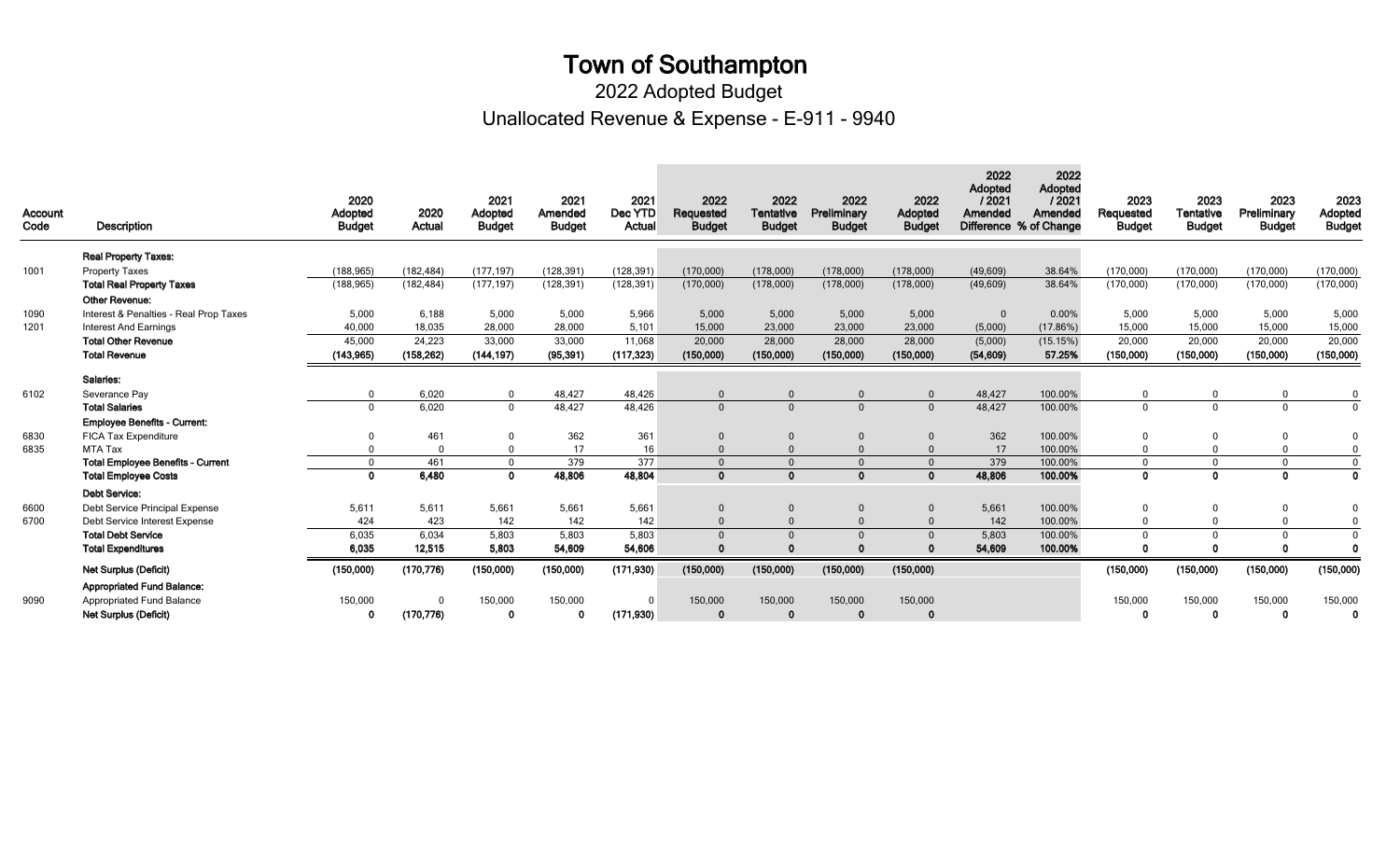*Department: Unallocated Revenue & Expense - Water District*

**Budget Year:** 2022

**Division:** Unallocated Summary **Tax District:** Water Districts

**Cost Center #:** 9981 **Manager:** Leonard Marchese

#### **Departmental Mission & Responsibilities:**

This cost center includes revenue and expenses not allocated to the annual operation of the Hampton Bays Water District.

**Workload:**

**Goals & Objectives:**

**Legal Authority:**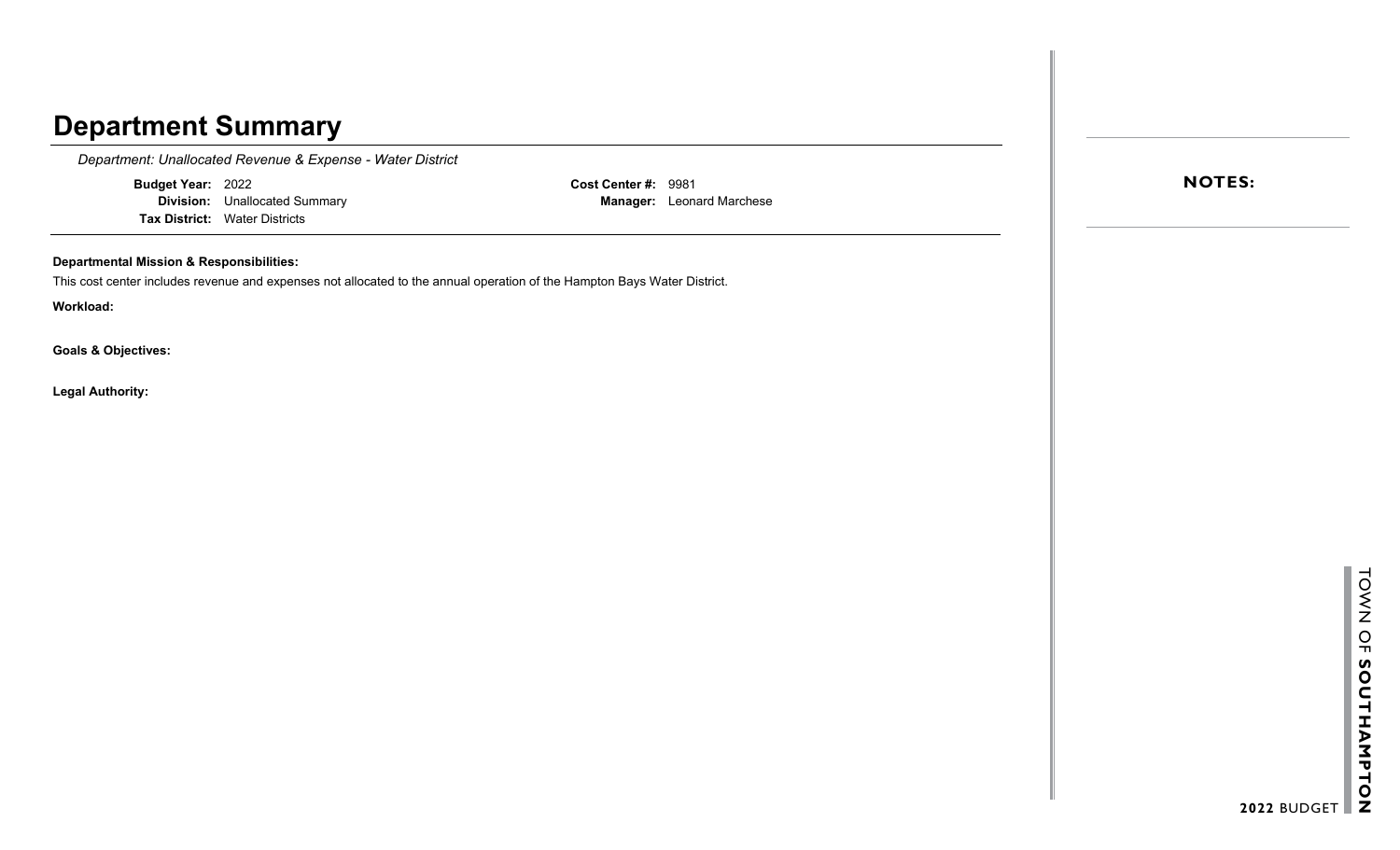Unallocated Revenue & Expense - Water District - 9981 2022 Adopted Budget

| Account<br>Code | Description                            | 2020<br>Adopted<br>Budget | 2020<br>Actual | 2021<br>Adopted<br><b>Budget</b> | 2021<br>Amended<br><b>Budget</b> | 2021<br>Dec YTD<br>Actual | 2022<br>Requested<br><b>Budget</b> | 2022<br><b>Tentative</b><br><b>Budget</b> | 2022<br>Preliminary<br><b>Budget</b> | 2022<br>Adopted<br><b>Budget</b> | 2022<br>Adopted<br>12021<br>Amended | 2022<br><b>Adopted</b><br>12021<br>Amended<br>Difference % of Change | 2023<br>Requested<br><b>Budget</b> | 2023<br>Tentative<br><b>Budget</b> | 2023<br>Preliminary<br><b>Budget</b> | 2023<br>Adopted<br><b>Budget</b> |
|-----------------|----------------------------------------|---------------------------|----------------|----------------------------------|----------------------------------|---------------------------|------------------------------------|-------------------------------------------|--------------------------------------|----------------------------------|-------------------------------------|----------------------------------------------------------------------|------------------------------------|------------------------------------|--------------------------------------|----------------------------------|
|                 | <b>Real Property Taxes:</b>            |                           |                |                                  |                                  |                           |                                    |                                           |                                      |                                  |                                     |                                                                      |                                    |                                    |                                      |                                  |
| 1001            | <b>Property Taxes</b>                  |                           | $\Omega$       | 12,000                           | 12,000                           | 12,000                    | 12,000                             | 12,000                                    | 12,000                               | 12,000                           | $\overline{0}$                      | 0.00%                                                                | 12,000                             | 12,000                             | 12,000                               | 12,000                           |
|                 | <b>Total Real Property Taxes</b>       |                           |                | 12,000                           | 12,000                           | 12,000                    | 12,000                             | 12,000                                    | 12,000                               | 12,000                           | $\Omega$                            | 0.00%                                                                | 12,000                             | 12,000                             | 12,000                               | 12,000                           |
|                 | Other Revenue:                         |                           |                |                                  |                                  |                           |                                    |                                           |                                      |                                  |                                     |                                                                      |                                    |                                    |                                      |                                  |
| 1090            | Interest & Penalties - Real Prop Taxes | 4,000                     | 4,931          | 4,000                            | 4,000                            | 4,773                     | 4,000                              | 4,000                                     | 4,000                                | 4,000                            | $\Omega$                            | 0.00%                                                                | 4,000                              | 4,000                              | 4,000                                | 4,000                            |
| 1201            | <b>Interest And Earnings</b>           | 40,000                    | 12,641         | 28,000                           | 28,000                           | 5,825                     | 15,000                             | 15,000                                    | 15,000                               | 15,000                           | (13,000)                            | (46.43%)                                                             | 15,000                             | 15,000                             | 15,000                               | 15,000                           |
| 2770            | Miscellaneous                          |                           |                | $\Omega$                         |                                  | 940                       |                                    |                                           |                                      | $\Omega$                         |                                     | 0.00%                                                                |                                    | $\Omega$                           | $\mathbf 0$                          |                                  |
|                 | <b>Total Other Revenue</b>             | 44,000                    | 17,573         | 32,000                           | 32,000                           | 11,538                    | 19,000                             | 19,000                                    | 19,000                               | 19,000                           | (13,000)                            | (40.62%)                                                             | 19,000                             | 19,000                             | 19,000                               | 19,000                           |
|                 | <b>Total Revenue</b>                   | 44,000                    | 17,573         | 44,000                           | 44,000                           | 23,538                    | 31,000                             | 31,000                                    | 31,000                               | 31,000                           | (13,000)                            | (29.55%)                                                             | 31,000                             | 31,000                             | 31,000                               | 31,000                           |
|                 | <b>Total Employee Costs</b>            |                           |                |                                  |                                  |                           |                                    |                                           |                                      |                                  | $\mathbf{0}$                        | 0.00%                                                                |                                    |                                    |                                      |                                  |
|                 | Equipment:                             |                           |                |                                  |                                  |                           |                                    |                                           |                                      |                                  |                                     |                                                                      |                                    |                                    |                                      |                                  |
| 6201            | Vehicles                               | 44,000                    | $\Omega$       | 44,000                           | 44,000                           | $\Omega$                  | 31,000                             | 31,000                                    | 31,000                               | 31,000                           | 13,000                              | 29.55%                                                               | 31,000                             | 31,000                             | 31,000                               | 31,000                           |
|                 | <b>Total Equipment</b>                 | 44,000                    |                | 44,000                           | 44,000                           | $\Omega$                  | 31,000                             | 31,000                                    | 31,000                               | 31,000                           | 13,000                              | 29.55%                                                               | 31,000                             | 31,000                             | 31,000                               | 31,000                           |
|                 | <b>Total Expenditures</b>              | 44,000                    |                | 44,000                           | 44,000                           | $\Omega$                  | 31,000                             | 31,000                                    | 31,000                               | 31,000                           | 13,000                              | 29.55%                                                               | 31,000                             | 31,000                             | 31,000                               | 31,000                           |
|                 | <b>Net Surplus (Deficit)</b>           |                           | 17,573         | 0                                |                                  | 23,538                    |                                    |                                           | $\Omega$                             | $\mathbf{0}$                     |                                     |                                                                      | $\Omega$                           | 0                                  | 0                                    |                                  |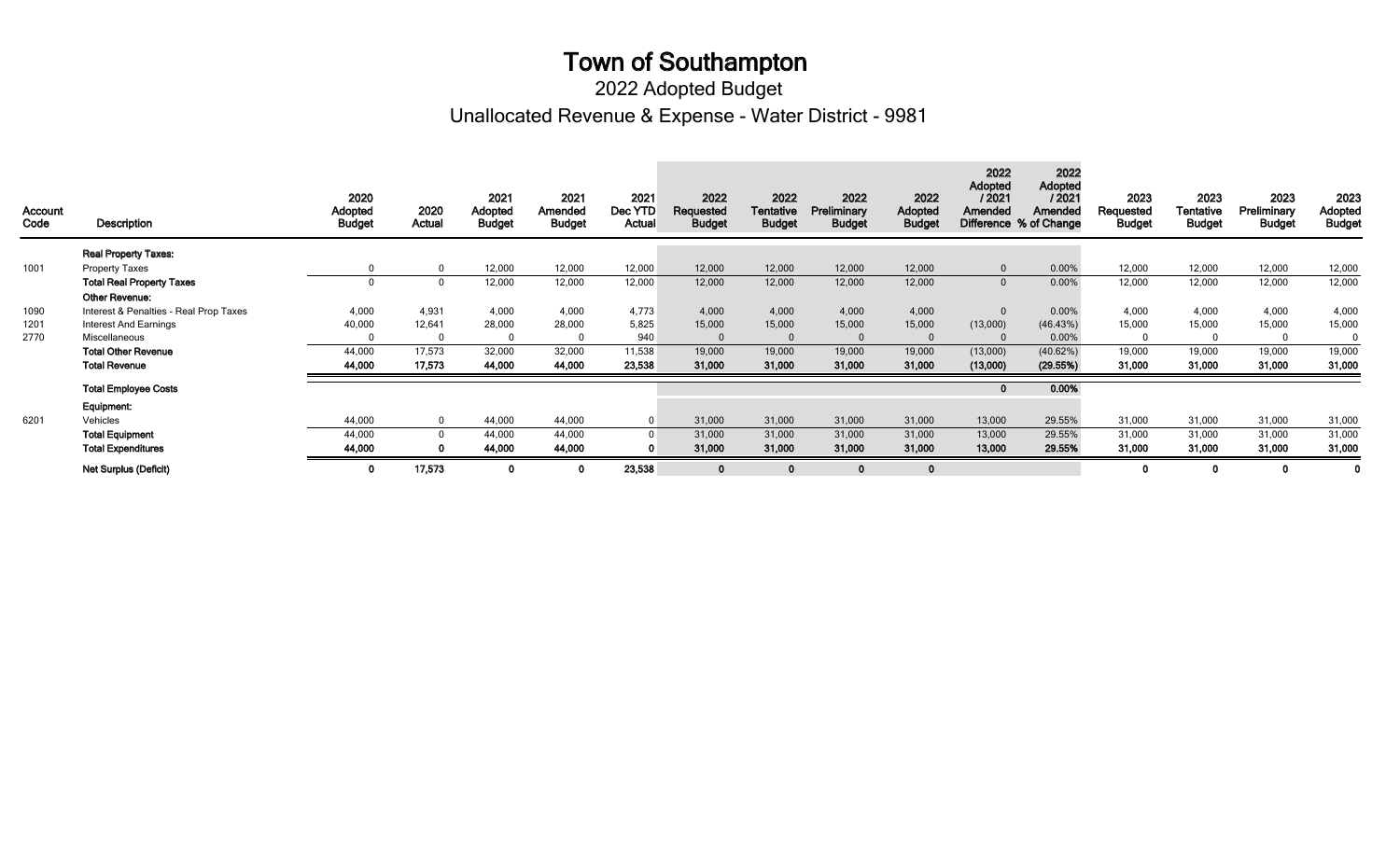*Department: Unallocated Revenue & Expense - Street Lighting*

**Budget Year:** 2022 **Division:** Unallocated Summary **Tax District:** Street Lighting Districts **Cost Center #:** 9962 **Manager:** Leonard Marchese

#### **Departmental Mission & Responsibilities:**

Install and maintain the street lighting fixtures for nine Street Lighting Districts with the Town of Southampton. This cost center includes revenues and expenses not allocated to specific Cost Centers in the Street Lighting Districts.

#### **Workload:**

The maintenance of street lights within the Town of Southampton, which includes the installation of new street lights and the replacement of street light fixtures and arms.

#### **Goals & Objectives:**

Formation of a Town-wide Street Lighting District to resolve taxation inequities. The Parks Superintendent shall work with the Town Engineer, Town Attorney and the Town Management Services Administrator on the required maps, plan and report to accomplish the Town Boards legislative approvals and filings with the State Comptroller.

**Legal Authority:**

Article 12 of Town Law.